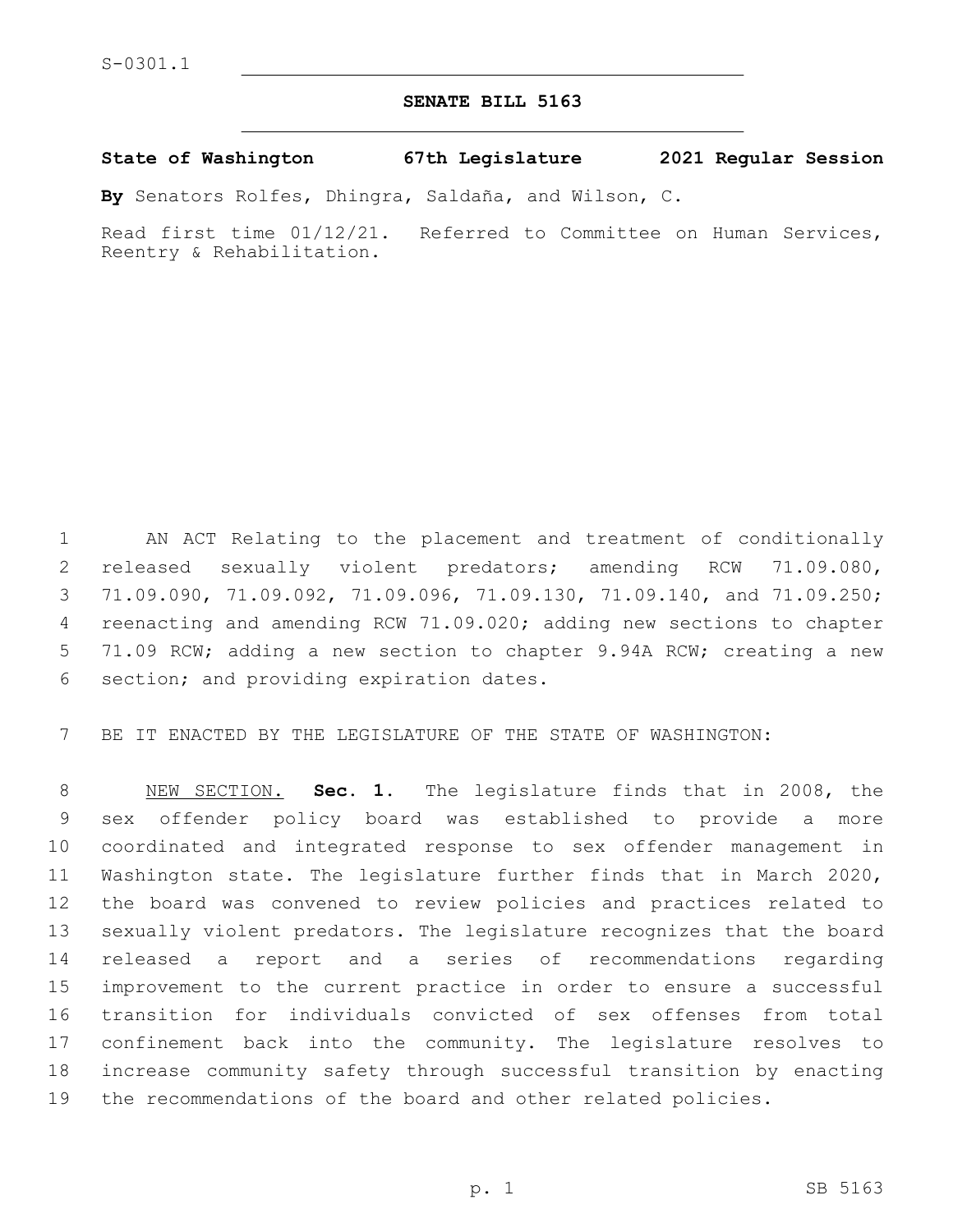**Sec. 2.** RCW 71.09.020 and 2015 c 278 s 2 are each reenacted and 2 amended to read as follows:

 Unless the context clearly requires otherwise, the definitions in 4 this section apply throughout this chapter.

 (1) "Department" means the department of social and health services.6

 (2) "Fair share principles" and "fair share principles of release" means that each county has adequate options for conditional release housing placements in a number generally equivalent to the 10 number of residents from that county who are subject to total 11 confinement pursuant to this chapter.

 (3) "Health care facility" means any hospital, hospice care center, licensed or certified health care facility, health maintenance organization regulated under chapter 48.46 RCW, federally qualified health maintenance organization, federally approved renal dialysis center or facility, or federally approved blood bank.

17 (((43))) (4) "Health care practitioner" means an individual or firm licensed or certified to engage actively in a regulated health 19 profession.

20 (((4))) (5) "Health care services" means those services provided by health professionals licensed pursuant to RCW 18.120.020(4).

 $((\overline{5})$  (6) "Health profession" means those licensed or regulated 23 professions set forth in RCW 18.120.020(4).

24 (((6)) (7) "Less restrictive alternative" means court-ordered treatment in a setting less restrictive than total confinement which satisfies the conditions set forth in RCW 71.09.092. A less restrictive alternative may not include placement in the community 28 protection program as pursuant to RCW 71A.12.230.

 $((+7+))$  (8) "Likely to engage in predatory acts of sexual violence if not confined in a secure facility" means that the person more probably than not will engage in such acts if released unconditionally from detention on the sexually violent predator petition. Such likelihood must be evidenced by a recent overt act if the person is not totally confined at the time the petition is filed 35 under RCW 71.09.030.

 ( $(48)$ )) (9) "Mental abnormality" means a congenital or acquired condition affecting the emotional or volitional capacity which predisposes the person to the commission of criminal sexual acts in a degree constituting such person a menace to the health and safety of 40 others.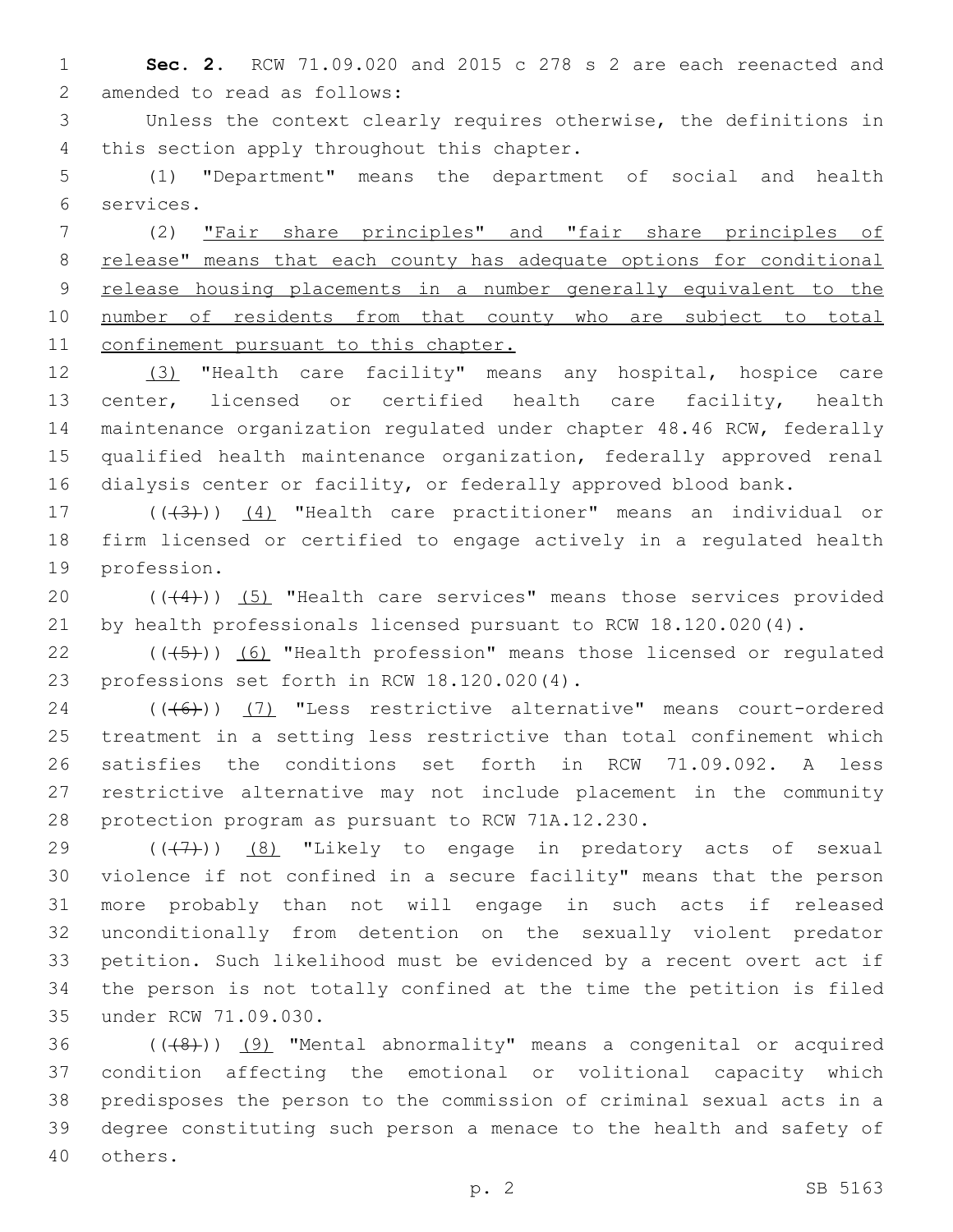1 (((49))) (10) "Personality disorder" means an enduring pattern of inner experience and behavior that deviates markedly from the expectations of the individual's culture, is pervasive and inflexible, has onset in adolescence or early adulthood, is stable over time and leads to distress or impairment. Purported evidence of a personality disorder must be supported by testimony of a licensed 7 forensic psychologist or psychiatrist.

 $((+10))$   $(11)$  "Predatory" means acts directed towards: (a) Strangers; (b) individuals with whom a relationship has been established or promoted for the primary purpose of victimization; or (c) persons of casual acquaintance with whom no substantial personal 12 relationship exists.

13 ((+11)) (12) "Prosecuting agency" means the prosecuting attorney of the county where the person was convicted or charged or the 15 attorney general if requested by the prosecuting attorney, as 16 provided in RCW 71.09.030.

17 (((412))) (13) "Recent overt act" means any act, threat, or combination thereof that has either caused harm of a sexually violent nature or creates a reasonable apprehension of such harm in the mind of an objective person who knows of the history and mental condition 21 of the person engaging in the act or behaviors.

22 (( $(43)$ )) (14) "Risk potential activity" or "risk potential facility" means an activity or facility that provides a higher incidence of risk to the public from persons conditionally released from the special commitment center. Risk potential activities and 26 facilities include: Public and private schools, school bus stops, licensed day care and licensed preschool facilities, public parks, publicly dedicated trails, sports fields, playgrounds, recreational and community centers, churches, synagogues, temples, mosques, public libraries, public and private youth camps, and others identified by the department following the hearings on a potential site required in RCW 71.09.315. For purposes of this chapter, "school bus stops" does not include bus stops established primarily for public transit.

34 (( $(14)$ )) (15) "Secretary" means the secretary of social and 35 health services or the secretary's designee.

36 (((15))) (16) "Secure community transition facility" means a residential facility for persons civilly committed and conditionally released to a less restrictive alternative under this chapter. A secure community transition facility has supervision and security, and either provides or ensures the provision of sex offender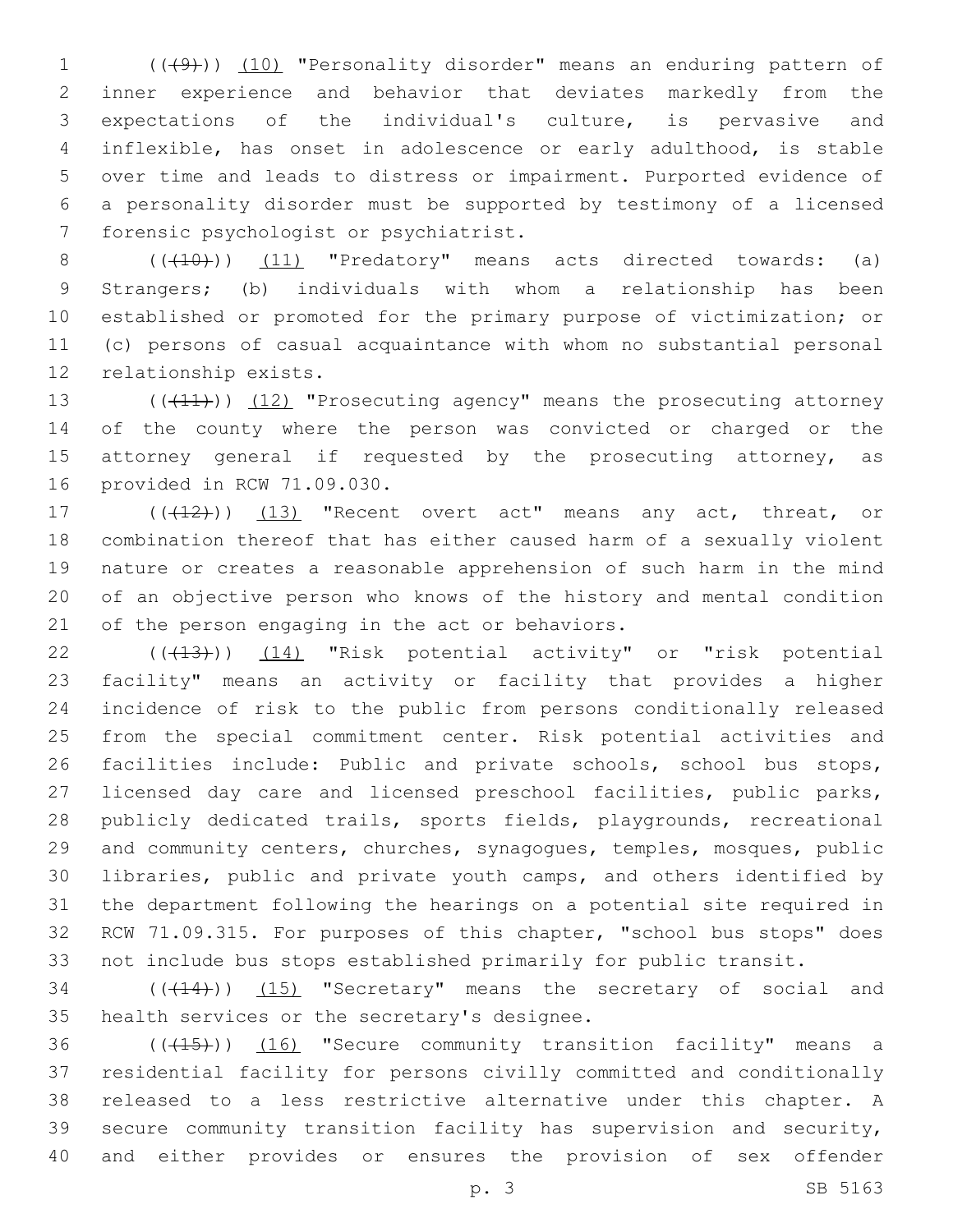treatment services. Secure community transition facilities include but are not limited to the facility established pursuant to RCW 71.09.250(1)(a)(i) and any community-based facilities established under this chapter and operated by the secretary or under contract 5 with the secretary.

6 (((416)) (17) "Secure facility" means a residential facility for persons civilly confined under the provisions of this chapter that includes security measures sufficient to protect the community. Such facilities include total confinement facilities, secure community transition facilities, and any residence used as a court-ordered 11 placement under RCW 71.09.096.

12 (((17))) (18) "Sexually violent offense" means an act committed on, before, or after July 1, 1990, that is: (a) An act defined in Title 9A RCW as rape in the first degree, rape in the second degree by forcible compulsion, rape of a child in the first or second 16 degree, statutory rape in the first or second degree, indecent liberties by forcible compulsion, indecent liberties against a child under age fourteen, incest against a child under age fourteen, or child molestation in the first or second degree; (b) a felony offense in effect at any time prior to July 1, 1990, that is comparable to a sexually violent offense as defined in (a) of this subsection, or any federal or out-of-state conviction for a felony offense that under the laws of this state would be a sexually violent offense as defined in this subsection; (c) an act of murder in the first or second degree, assault in the first or second degree, assault of a child in the first or second degree, kidnapping in the first or second degree, burglary in the first degree, residential burglary, or unlawful imprisonment, which act, either at the time of sentencing for the offense or subsequently during civil commitment proceedings pursuant to this chapter, has been determined beyond a reasonable doubt to have been sexually motivated, as that term is defined in RCW 9.94A.030; or (d) an act as described in chapter 9A.28 RCW, that is an attempt, criminal solicitation, or criminal conspiracy to commit 34 one of the felonies designated in  $(a)$ ,  $(b)$ , or  $(c)$  of this 35 subsection.

36 (((18))) (19) "Sexually violent predator" means any person who has been convicted of or charged with a crime of sexual violence and who suffers from a mental abnormality or personality disorder which makes the person likely to engage in predatory acts of sexual 40 violence if not confined in a secure facility.

p. 4 SB 5163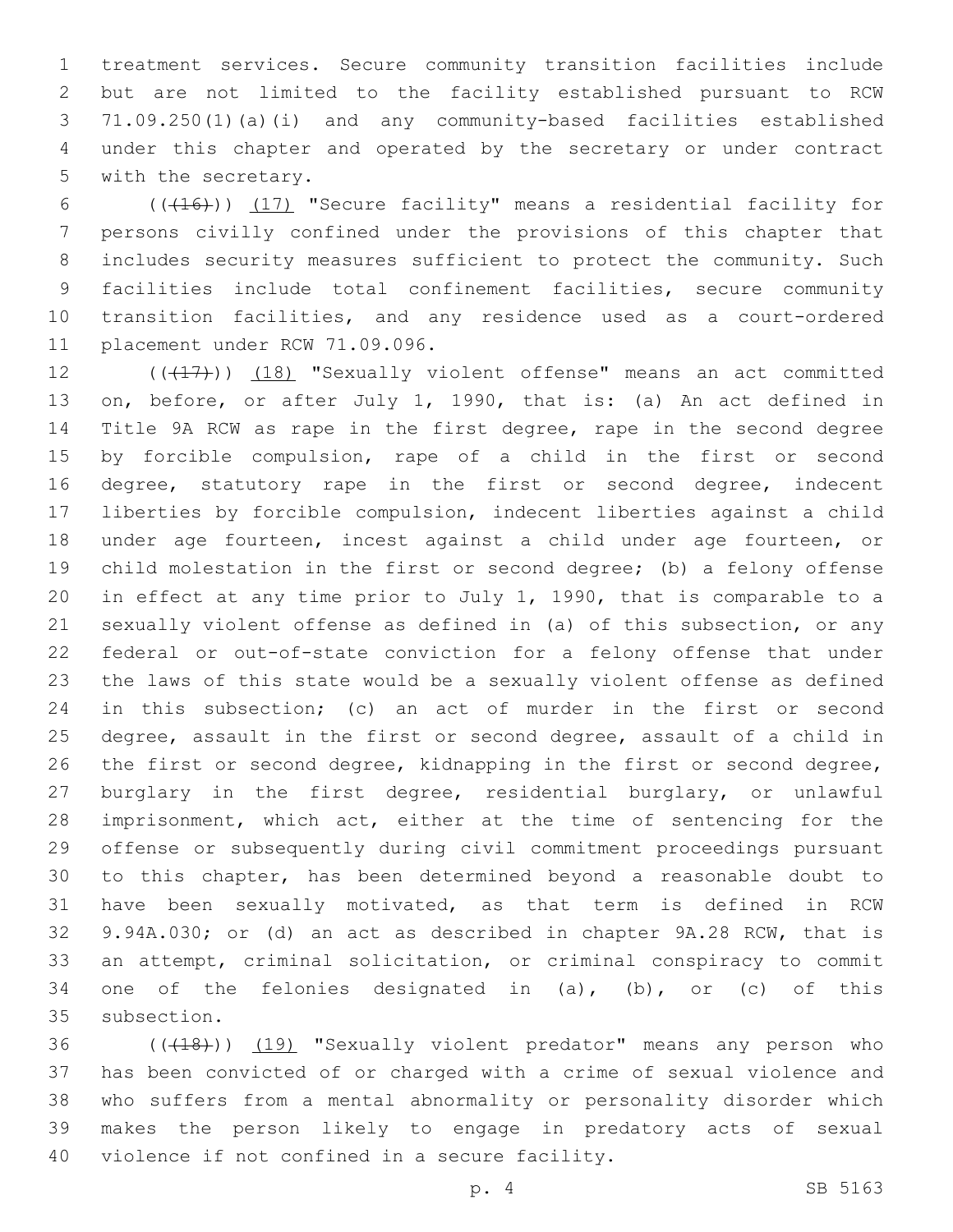(((19))) (20) "Total confinement facility" means a secure facility that provides supervision and sex offender treatment services in a total confinement setting. Total confinement facilities include the special commitment center and any similar facility designated as a total confinement facility by the secretary.

 $((+20))$   $(21)$  "Treatment" means the sex offender specific treatment program at the special commitment center or a specific course of sex offender treatment pursuant to RCW 71.09.092 (1) and  $9(2)$ .

 **Sec. 3.** RCW 71.09.080 and 2012 c 257 s 6 are each amended to 11 read as follows:

 (1) Any person subjected to restricted liberty as a sexually violent predator pursuant to this chapter shall not forfeit any legal right or suffer any legal disability as a consequence of any actions taken or orders made, other than as specifically provided in this 16 chapter, or as otherwise authorized by law.

 (2)(a) Any person committed or detained pursuant to this chapter shall be prohibited from possessing or accessing a personal computer if the resident's individualized treatment plan states that access to a computer is harmful to bringing about a positive response to a specific and certain phase or course of treatment.

 (b) A person who is prohibited from possessing or accessing a personal computer under (a) of this subsection shall be permitted to access a limited functioning personal computer capable of word processing and limited data storage on the computer only that does not have: (i) Internet access capability; (ii) an optical drive, external drive, universal serial bus port, or similar drive capability; or (iii) the capability to display photographs, images, videos, or motion pictures, or similar display capability from any drive or port capability listed under (b)(ii) of this subsection.

 (3) Any person committed pursuant to this chapter has the right 32 to adequate care  $((and))_L$  individualized treatment, and the development of an ongoing, clinically appropriate discharge plan as 34 part of the treatment process. The department of social and health services shall keep records detailing all medical, expert, and professional care and treatment received by a committed person, and shall keep copies of all reports of periodic examinations made pursuant to this chapter. All such records and reports shall be made available upon request only to: The committed person, his or her

p. 5 SB 5163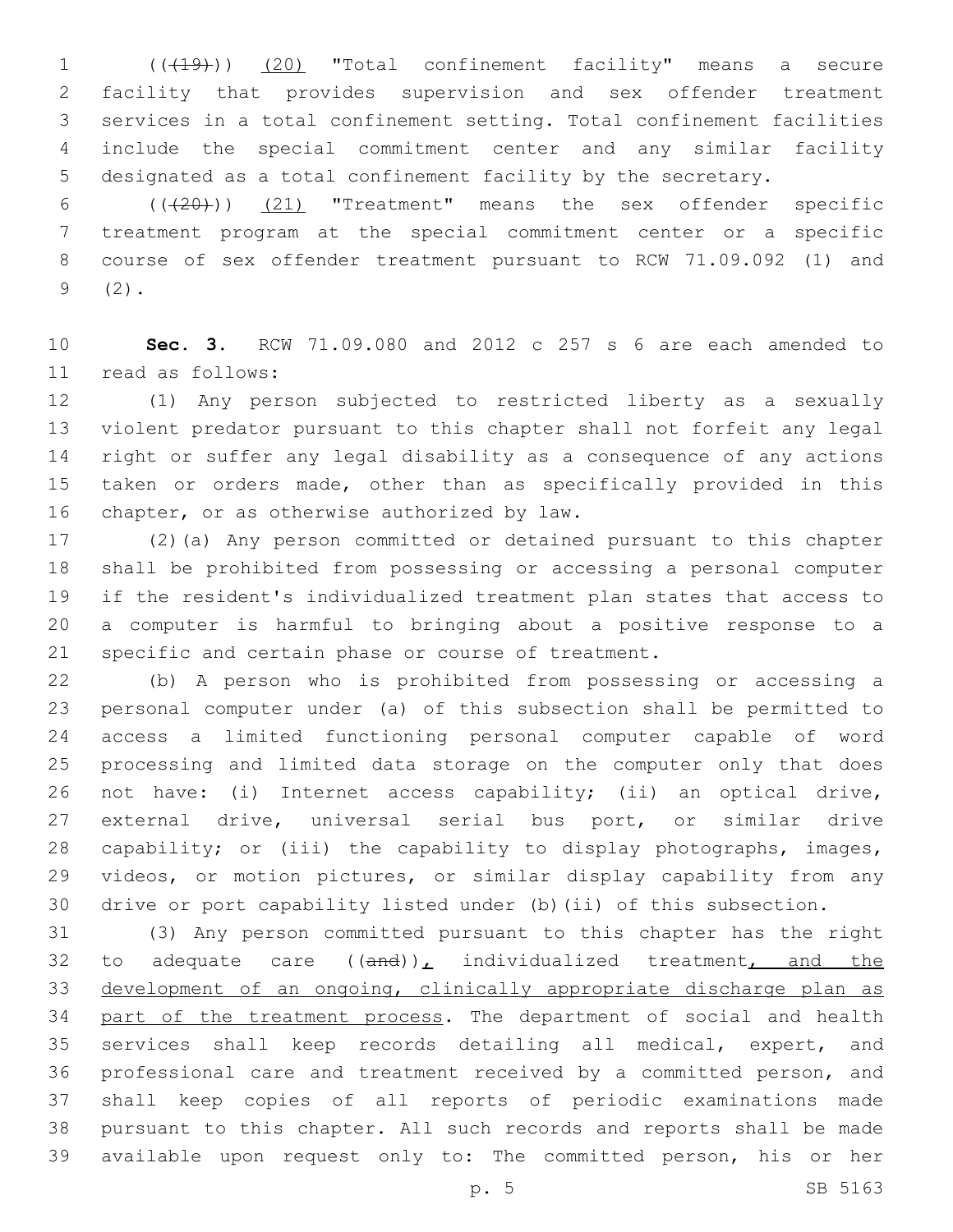attorney, the prosecuting agency, the court, the protection and advocacy agency, or another expert or professional person who, upon proper showing, demonstrates a need for access to such records.

 (4) Individualized and ongoing discharge planning requires, at a minimum, and as part of a person's treatment plan, the following are addressed based on information known to the department:

 (a) The resident's physical health, functioning, and any need for 8 health aid devices;

 (b) The resident's intellectual or cognitive level of functioning 10 and need for specialized programming;

(c) The resident's history of substance use and abuse;

12 (d) The resident's known history of risky or impulsive behaviors, 13 criminogenic needs, and treatment interventions to address them;

 (e) The resident's ability to perform life skills and activities of daily living independently and the resident's need for any 16 disability accommodations;

17 (f) A summary of the community services and supports the resident 18 needs for a safe life in the community and the type of providers of 19 such services and support; and

 (g) A plan to mitigate the needs identified in this subsection 21 that also addresses ways to develop or increase social supports, 22 recreation opportunities, gainful employment, and if applicable, spiritual opportunities.

 (5) At the time a person is taken into custody or transferred 25 into a facility pursuant to a petition under this chapter, the professional person in charge of such facility or his or her designee shall take reasonable precautions to inventory and safeguard the personal property of the persons detained or transferred. A copy of the inventory, signed by the staff member making it, shall be given to the person detained and shall, in addition, be open to inspection to any responsible relative, subject to limitations, if any, specifically imposed by the detained person. For purposes of this subsection, "responsible relative" includes the guardian, conservator, attorney, spouse, parent, adult child, or adult brother or sister of the person. The facility shall not disclose the contents of the inventory to any other person without consent of the patient 37 or order of the court.

38  $((\overline{5})^{\circ})$  (6) Nothing in this chapter prohibits a person presently committed from exercising a right presently available to him or her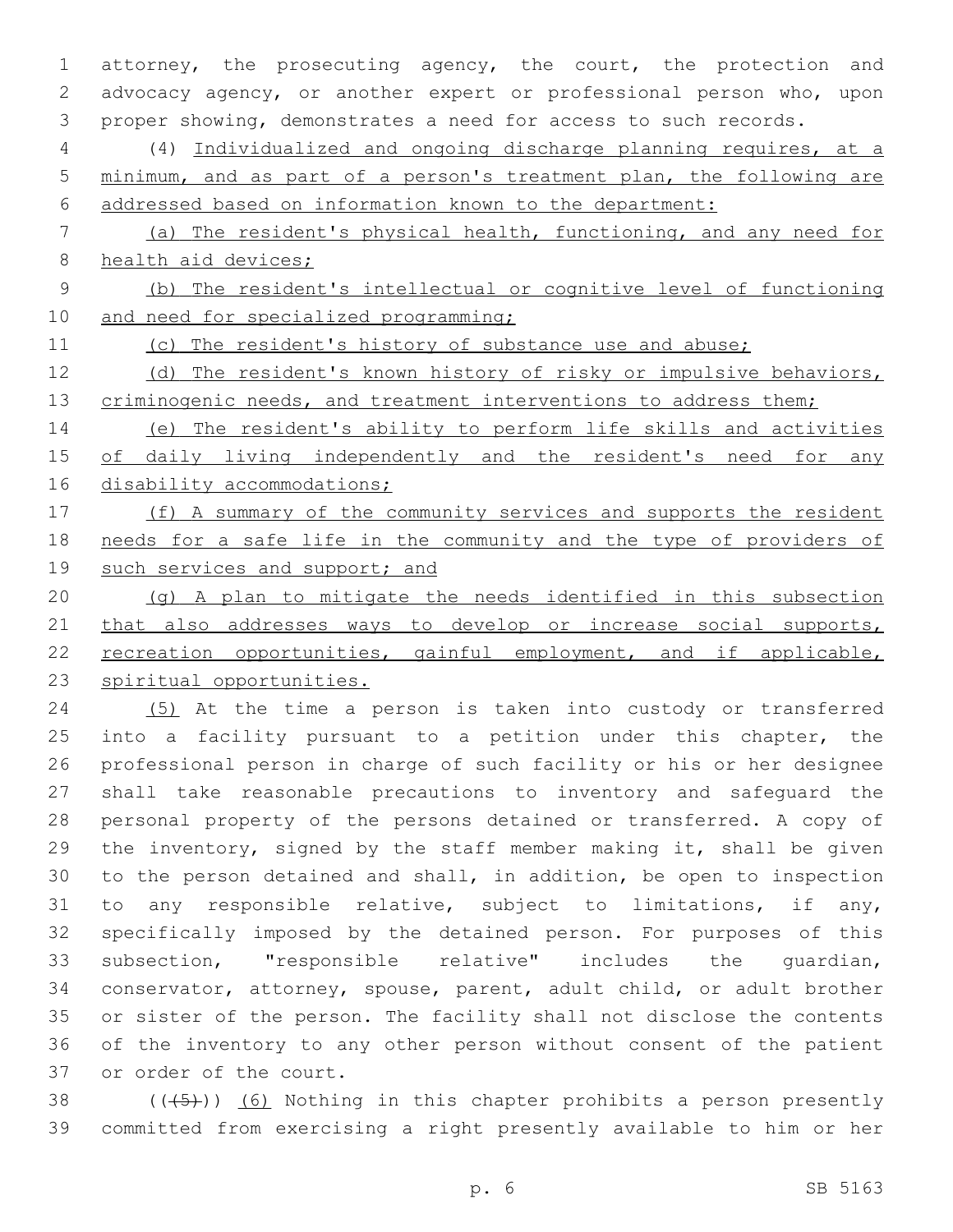for the purpose of obtaining release from confinement, including the 2 right to petition for a writ of habeas corpus.

3 (((6)) (7) No indigent person may be conditionally released or unconditionally discharged under this chapter without suitable clothing, and the secretary shall furnish the person with such sum of money as is required by RCW 72.02.100 for persons without ample funds who are released from correctional institutions. As funds are available, the secretary may provide payment to the indigent persons conditionally released pursuant to this chapter consistent with the optional provisions of RCW 72.02.100 and 72.02.110, and may adopt 11 rules to do so.

 $((+7+))$   $(8)$  If a civil commitment petition is dismissed, or a trier of fact determines that a person does not meet civil commitment criteria, the person shall be released within twenty-four hours of service of the release order on the superintendent of the special commitment center, or later by agreement of the person who is the 17 subject of the petition.

 **Sec. 4.** RCW 71.09.090 and 2018 c 131 s 2 are each amended to 19 read as follows:

20 (1)(a) If the secretary determines that the person's condition 21 has so changed that ((either: (a) The)) the person no longer meets 22 the definition of a sexually violent predator( $\rightarrow$  or  $(b)$  conditional release to a less restrictive alternative is in the best interest of the person and conditions can be imposed that adequately protect the  $e$ ommunity)), the secretary shall authorize the person to petition the court for ((conditional release to a less restrictive alternative  $e^2$ )) unconditional discharge. The petition shall be filed with the court and served upon the prosecuting agency responsible for the initial commitment. The court, upon receipt of the petition for ((conditional release to a less restrictive alternative or)) 31 unconditional discharge, shall within (( $f$ orty-five))  $45$  days order a 32 hearing.

 (b) If the secretary determines that the person's condition has so changed that conditional release to a less restrictive alternative is in the best interest of the person and conditions can be imposed that adequately protect the community, then the secretary shall authorize the person to petition the court for conditional release to a less restrictive alternative. Upon receipt of the petition, the court shall order the department to, within 90 days, identify a less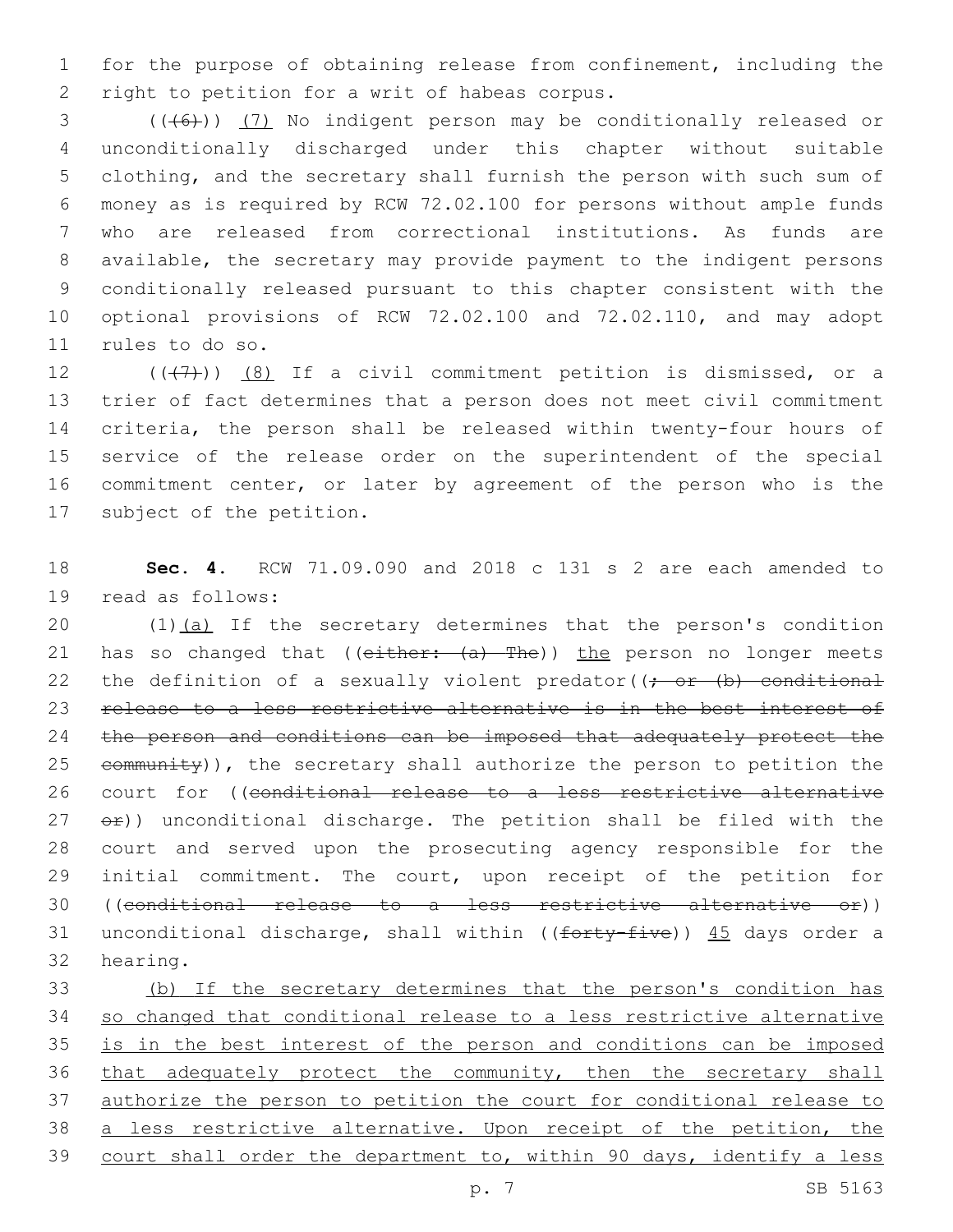restrictive alternative placement that satisfies RCW 71.09.092 (1) 2 through (4). Once identified, notice of the placement shall be filed with the court and served upon the prosecuting agency responsible for the initial commitment as well as the person and his or her counsel. If the department cannot identify a placement available to the person that satisfies RCW 71.09.092 (1) through (4) within 90 days, the department shall provide a written certification to the court, the prosecuting agency responsible for the initial commitment, and the 9 person and his or her counsel, detailing the efforts of the 10 department to identify a qualifying placement. Upon the department's 11 certification, the person may propose a placement that satisfies RCW 71.09.092 (1) through (3). After a less restrictive placement has 13 been proposed by either the department or the person, the court shall 14 within 45 days order a hearing.

 (2)(a) Nothing contained in this chapter shall prohibit the person from otherwise petitioning the court for conditional release to a less restrictive alternative or unconditional discharge without the secretary's approval. The secretary shall provide the committed person with an annual written notice of the person's right to petition the court for conditional release to a less restrictive alternative or unconditional discharge over the secretary's objection. The notice shall contain a waiver of rights. The secretary shall file the notice and waiver form and the annual report with the court. If the person does not affirmatively waive the right to petition, the court shall set a show cause hearing to determine whether probable cause exists to warrant a hearing on whether the person's condition has so changed that: (i) He or she no longer meets the definition of a sexually violent predator; or (ii) conditional release to a proposed less restrictive alternative would be in the best interest of the person and conditions can be imposed that would 31 adequately protect the community.

 (b)(i) The committed person shall have a right to have an attorney represent him or her at the show cause hearing, which may be conducted solely on the basis of affidavits or declarations, but the person is not entitled to be present at the show cause hearing. At the show cause hearing, the prosecuting agency shall present prima facie evidence establishing: (A) That the committed person continues to meet the definition of a sexually violent predator; and (B) that a less restrictive alternative is not in the best interest of the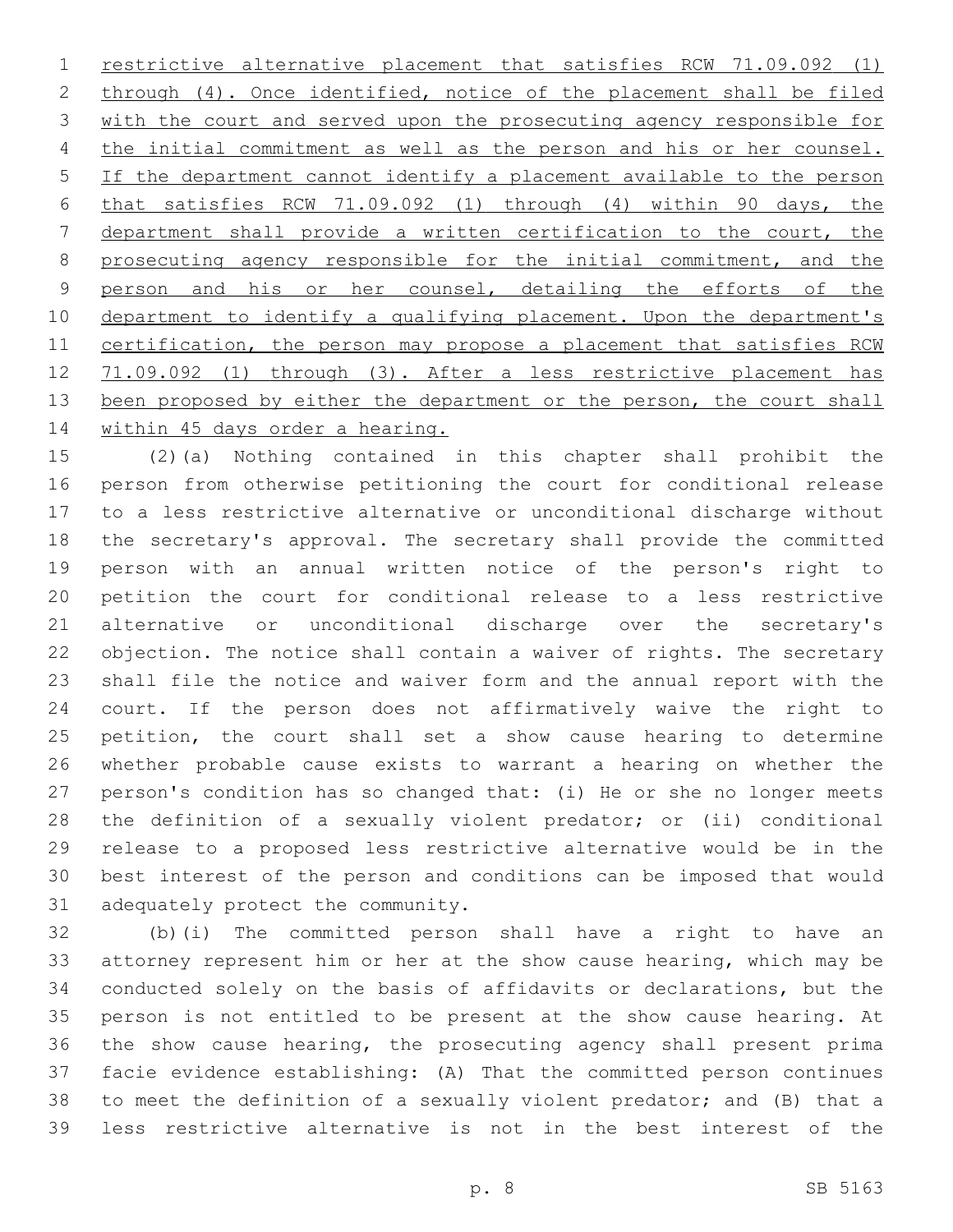person and conditions cannot be imposed that adequately protect the 2 community.

 (ii)(A) If the state produces prima facie evidence that the committed person continues to be a sexually violent predator, then the state's burden under (b)(i)(A) of this subsection is met and an unconditional release trial may not be ordered unless the committed person produces evidence satisfying: Subsection (4)(a) of this section; and subsection (4)(b) (i) or (ii) of this section.

 (B) If the state produces prima facie evidence that a less restrictive alternative is not appropriate for the committed person, 11 then the state's burden under (b)(i)(B) of this subsection is met, and a conditional release trial may not be ordered unless the 13 committed person:

 (I) Produces evidence satisfying: Subsection (4)(a) of this section; and subsection (4)(b) (i) or (ii) of this section; and

 (II) Presents the court with a specific placement satisfying the 17 requirements of RCW 71.09.092.

 (iii) In making the showing required under (b)(i) of this subsection, the state may rely exclusively upon the annual report prepared pursuant to RCW 71.09.070. The committed person may present responsive affidavits or declarations to which the state may reply.

22 (c) $(i)$  If the court at the show cause hearing determines that 23 either:  $((+i))$   $(A)$  The state has failed to present prima facie evidence that the committed person continues to meet the definition 25 of a sexually violent predator ((and that no proposed less restrictive alternative is in the best interest of the person and conditions cannot be imposed that would adequately protect the 28 community)); or  $((\pm i)^2)$  (B) probable cause exists to believe that 29 the person's condition has so changed that  $((\div(A)-The))$  the person no 30 longer meets the definition of a sexually violent predator( $\rightarrow$   $\rightarrow$   $\rightarrow$  release to a proposed less restrictive alternative would be in the best interest of the person and conditions can be imposed that would 33 adequately protect the community)), then the court shall set a hearing on ((either or both issues)) the issue of unconditional 35 discharge.

 (ii) If the court at the show cause hearing determines that the state has failed to present prima facie evidence that no proposed less restrictive alternative is in the best interest of the person and conditions cannot be imposed that would adequately protect the community, the court shall enter an order directing the department to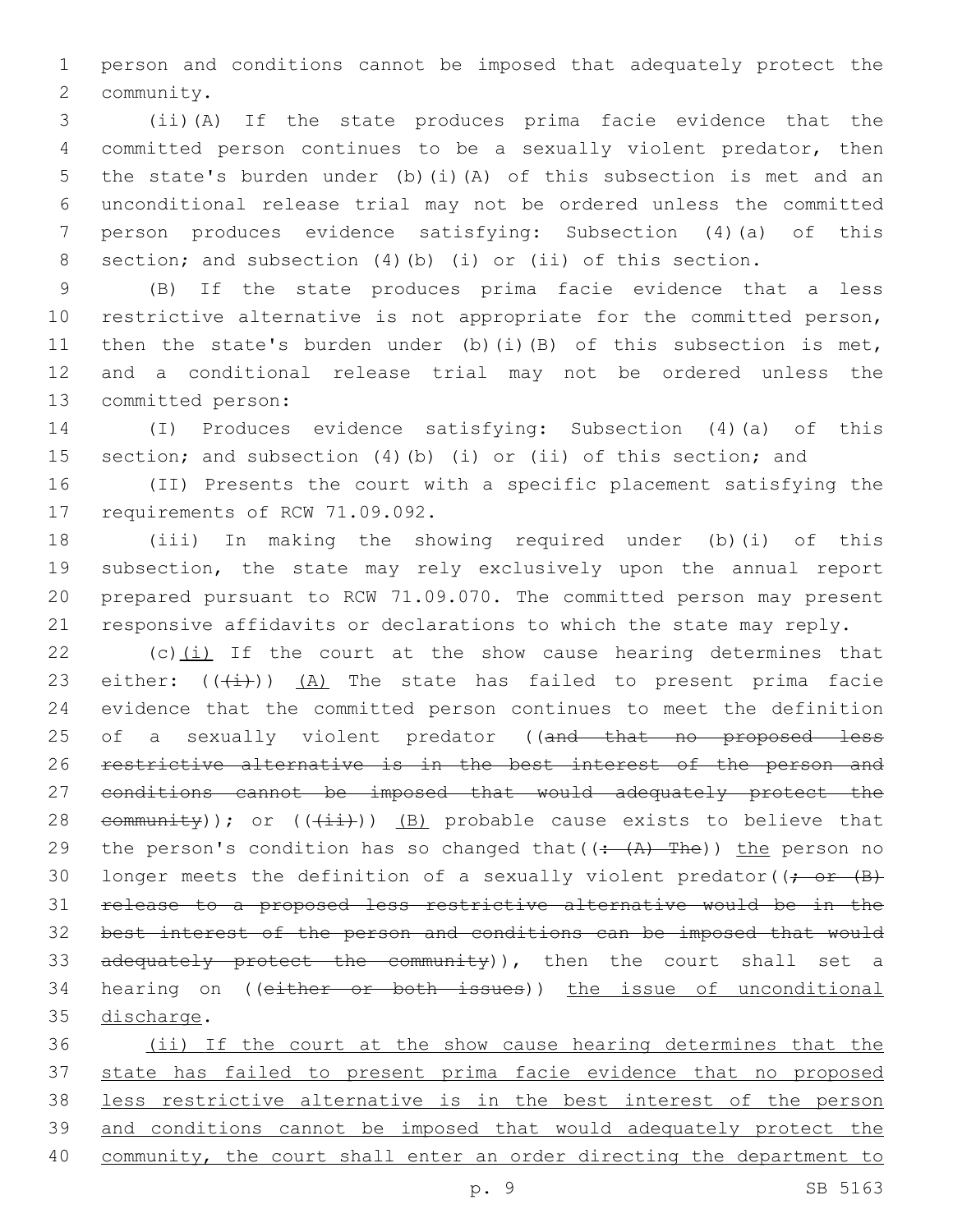propose a less restrictive alternative that satisfies RCW 71.09.092 (1) through (4) within 90 days. If the department cannot identify a placement available to the person that satisfies RCW 71.09.092 (1) through (4) within 90 days, the department shall provide a written certification to the court, the prosecuting agency responsible for the initial commitment, and the person and his or her counsel, detailing the efforts of the department to identify a qualifying 8 placement. Upon the department's certification, the person may propose a placement that satisfies RCW 71.09.092 (1) through (3). After a less restrictive placement has been proposed by either the department or the person, the court shall set a hearing on the issue 12 of conditional release.

13 (iii) If the court at the show cause hearing determines, based on 14 the evidence submitted by the person, that probable cause exists to believe that release to a less restrictive alternative would be in 16 the best interest of the person and conditions can be imposed that would adequately protect the community, the court shall set a hearing on the issue of conditional release if the person presents the court 19 with a specific placement that satisfies the requirements of RCW 71.09.092.

 (d) If the court has not previously considered the issue of release to a less restrictive alternative, either through a trial on 23 the merits or through the procedures set forth in RCW 71.09.094(1), or if an immediately preceding less restrictive alternative was 25 revoked due to the loss of adequate housing or treatment for reasons 26 other than noncompliance with housing requirements, treatment, or 27 other conditions of the less restrictive alternative, the court shall consider whether release to a less restrictive alternative would be in the best interests of the person and conditions can be imposed that would adequately protect the community, without considering 31 whether the person's condition has changed. ((The court may not find probable cause for a trial addressing less restrictive alternatives unless a proposed less restrictive alternative placement meeting the conditions of RCW 71.09.092 is presented to the court at the show 35 cause hearing.))

 (3)(a) At the hearing resulting from subsection (1) or (2) of this section, the committed person shall be entitled to be present and to the benefit of all constitutional protections that were afforded to the person at the initial commitment proceeding. The prosecuting agency shall represent the state and shall have a right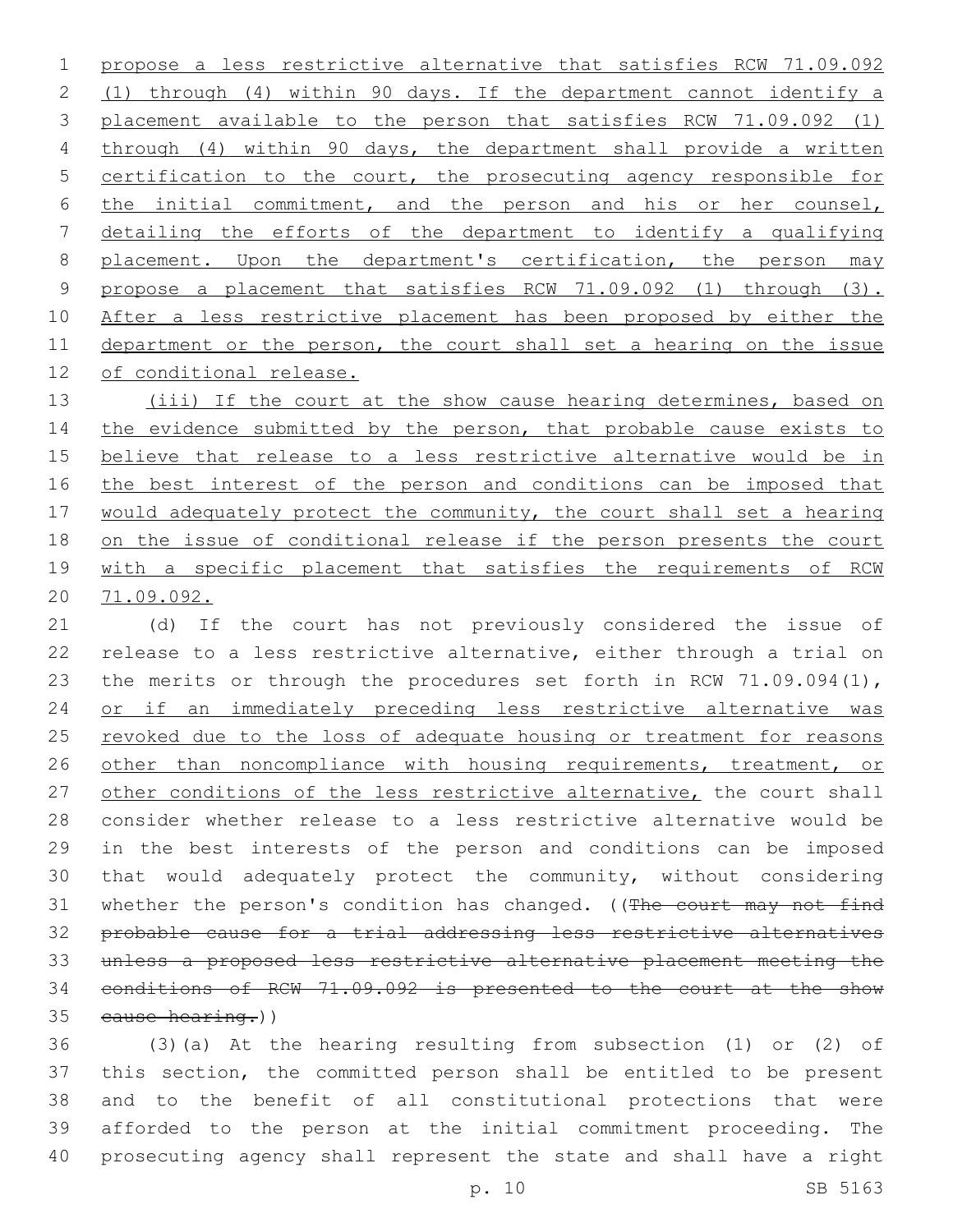to a jury trial and to have the committed person evaluated by experts chosen by the state. The prosecuting agency shall have a right to a current evaluation of the person by experts chosen by the state. The judge may require the person to complete any or all of the following procedures or tests if requested by the evaluator: (i) A clinical interview; (ii) psychological testing; (iii) plethysmograph testing; and (iv) polygraph testing. The judge may order the person to complete any other procedures and tests relevant to the evaluation. The state is responsible for the costs of the evaluation. The committed person shall also have the right to a jury trial and the right to have experts evaluate him or her on his or her behalf and the court shall appoint an expert if the person is indigent and 13 requests an appointment.

 (b) Whenever any indigent person is subjected to an evaluation under (a) of this subsection, the office of public defense is responsible for the cost of one expert or professional person conducting an evaluation on the person's behalf. When the person wishes to be evaluated by a qualified expert or professional person of his or her own choice, such expert or professional person must be permitted to have reasonable access to the person for the purpose of such evaluation, as well as to all relevant medical and psychological records and reports. In the case of a person who is indigent, the court shall, upon the person's request, assist the person in obtaining an expert or professional person to perform an evaluation or participate in the hearing on the person's behalf. Nothing in this chapter precludes the person from paying for additional expert 27 services at his or her own expense.

 (c) If the issue at the hearing is whether the person should be unconditionally discharged, the burden of proof shall be upon the state to prove beyond a reasonable doubt that the committed person's condition remains such that the person continues to meet the definition of a sexually violent predator. Evidence of the prior commitment trial and disposition is admissible. The recommitment proceeding shall otherwise proceed as set forth in RCW 71.09.050 and 71.09.060.35

 (d) If the issue at the hearing is whether the person should be conditionally released to a less restrictive alternative, the burden of proof at the hearing shall be upon the state to prove beyond a reasonable doubt that conditional release to any proposed less restrictive alternative either: (i) Is not in the best interest of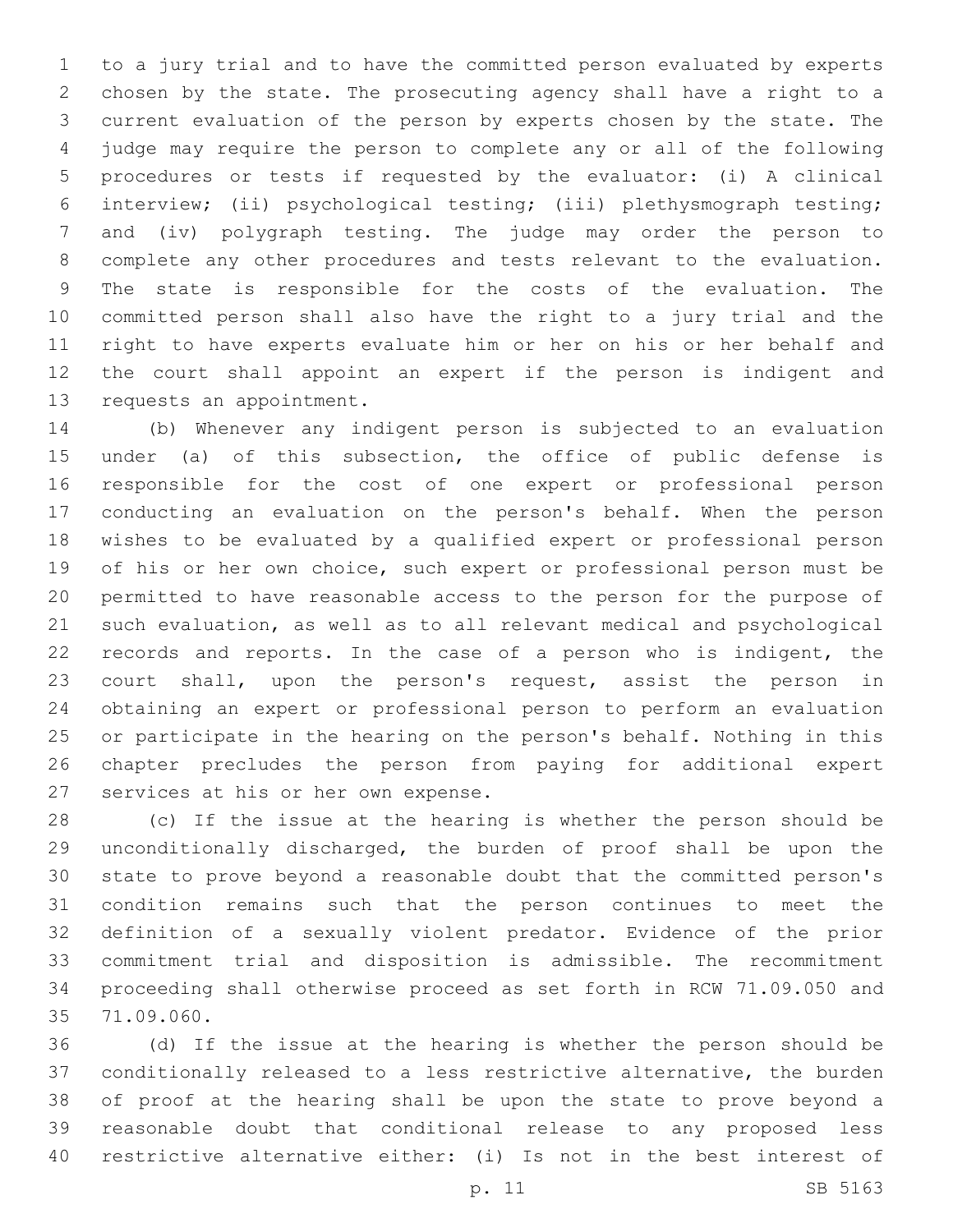the committed person; or (ii) does not include conditions that would adequately protect the community. Evidence of the prior commitment 3 trial and disposition is admissible.

 (4)(a) Probable cause exists to believe that a person's condition has "so changed," under subsection (2) of this section, only when evidence exists, since the person's last commitment trial, or less restrictive alternative revocation proceeding, of a substantial change in the person's physical or mental condition such that the person either no longer meets the definition of a sexually violent predator or that a conditional release to a less restrictive alternative is in the person's best interest and conditions can be 12 imposed to adequately protect the community.

 (b) A new trial proceeding under subsection (3) of this section may be ordered, or a trial proceeding may be held, only when there is current evidence from a licensed professional of one of the following and the evidence presents a change in condition since the person's 17 last commitment trial proceeding:

 (i) An identified physiological change to the person, such as paralysis, stroke, or dementia, that renders the committed person unable to commit a sexually violent act and this change is permanent; or

 (ii) A change in the person's mental condition brought about through positive response to continuing participation in treatment which indicates that the person meets the standard for conditional release to a less restrictive alternative or that the person would be safe to be at large if unconditionally released from commitment.

 (c) For purposes of this section, a change in a single demographic factor, without more, does not establish probable cause for a new trial proceeding under subsection (3) of this section. As used in this section, a single demographic factor includes, but is not limited to, a change in the chronological age, marital status, or 32 gender of the committed person.

 (5) A court entering an order for unconditional discharge of a person from an immediately preceding less restrictive placement must transmit the order to the department of corrections for discharge process and termination of cause.

 (6) The jurisdiction of the court over a person civilly committed pursuant to this chapter continues until such time as the person is unconditionally discharged.39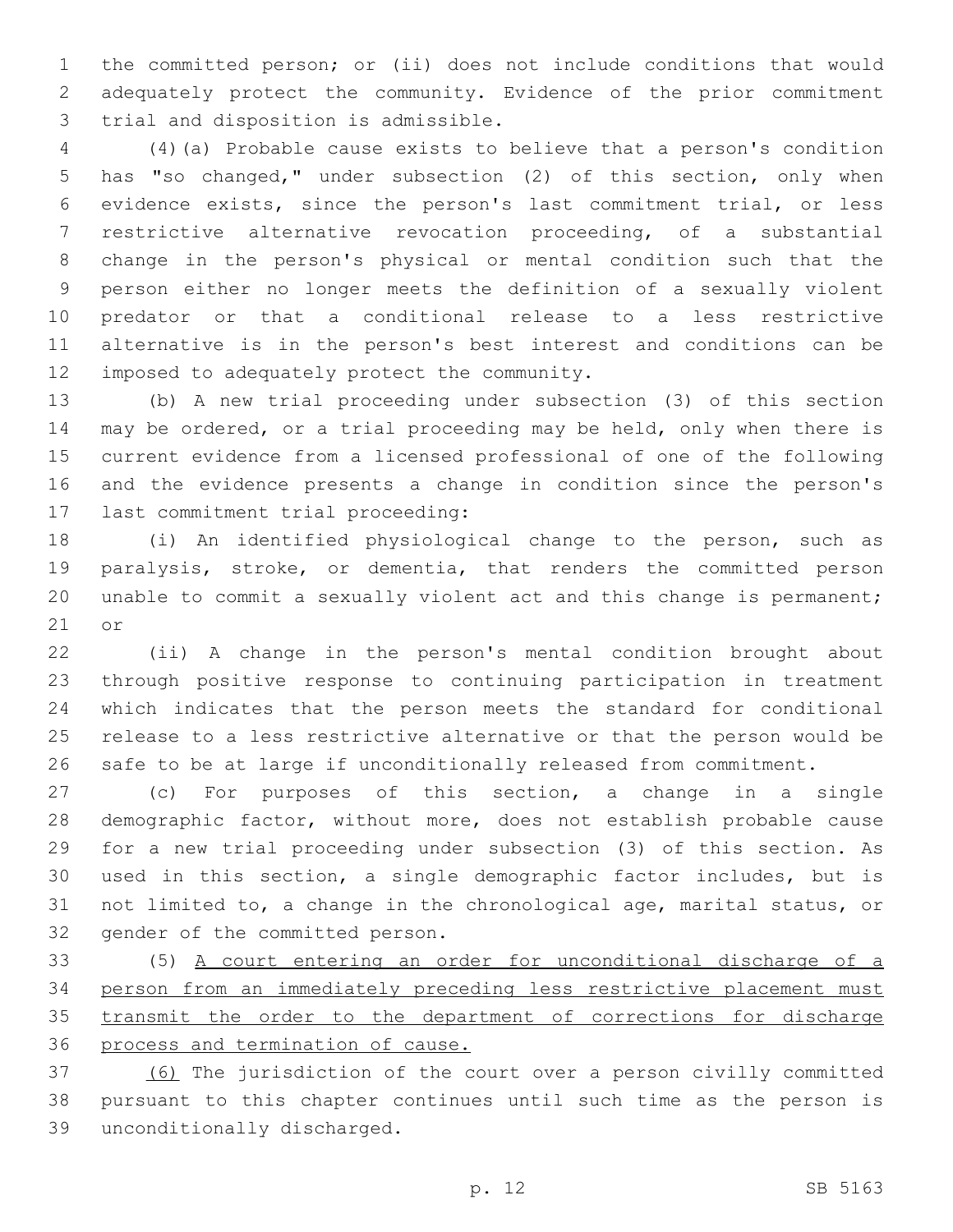1 (((6)) (7) During any period of confinement pursuant to a criminal conviction, or for any period of detention awaiting trial on 3 criminal charges, this section is suspended.

 **Sec. 5.** RCW 71.09.092 and 2009 c 409 s 9 are each amended to 5 read as follows:

 Before the court may enter an order directing conditional release to a less restrictive alternative, it must find the following: (1) The person will be treated by a treatment provider who is qualified to provide such treatment in the state of Washington under chapter 18.155 RCW; (2) the treatment provider has presented a specific course of treatment and has agreed to assume responsibility for such treatment and will report progress to the court on a regular basis, 13 and will report violations immediately to the court, the prosecutor, 14 the supervising community corrections officer, and the superintendent of the special commitment center; (3) housing exists in Washington that is sufficiently secure to protect the community, and the person or agency providing housing to the conditionally released person has agreed in writing to accept the person, to provide the level of security required by the court, and immediately to report to the court, the prosecutor, the supervising community corrections officer, and the superintendent of the special commitment center if the person leaves the housing to which he or she has been assigned without 23 authorization; (4) if the department has proposed housing that is 24 outside of the county of commitment, a documented effort was made by 25 the department to ensure that placement is consistent with fair share principles of release; (5) the person is willing to comply with the treatment provider and all requirements imposed by the treatment 28 provider and by the court; and  $((+5))$  (6) the person will be under the supervision of the department of corrections and is willing to comply with supervision requirements imposed by the department of corrections.31

 **Sec. 6.** RCW 71.09.096 and 2015 c 278 s 3 are each amended to 33 read as follows:

 (1) If the court or jury determines that conditional release to a less restrictive alternative is in the best interest of the person and includes conditions that would adequately protect the community, and the court determines that the minimum conditions set forth in RCW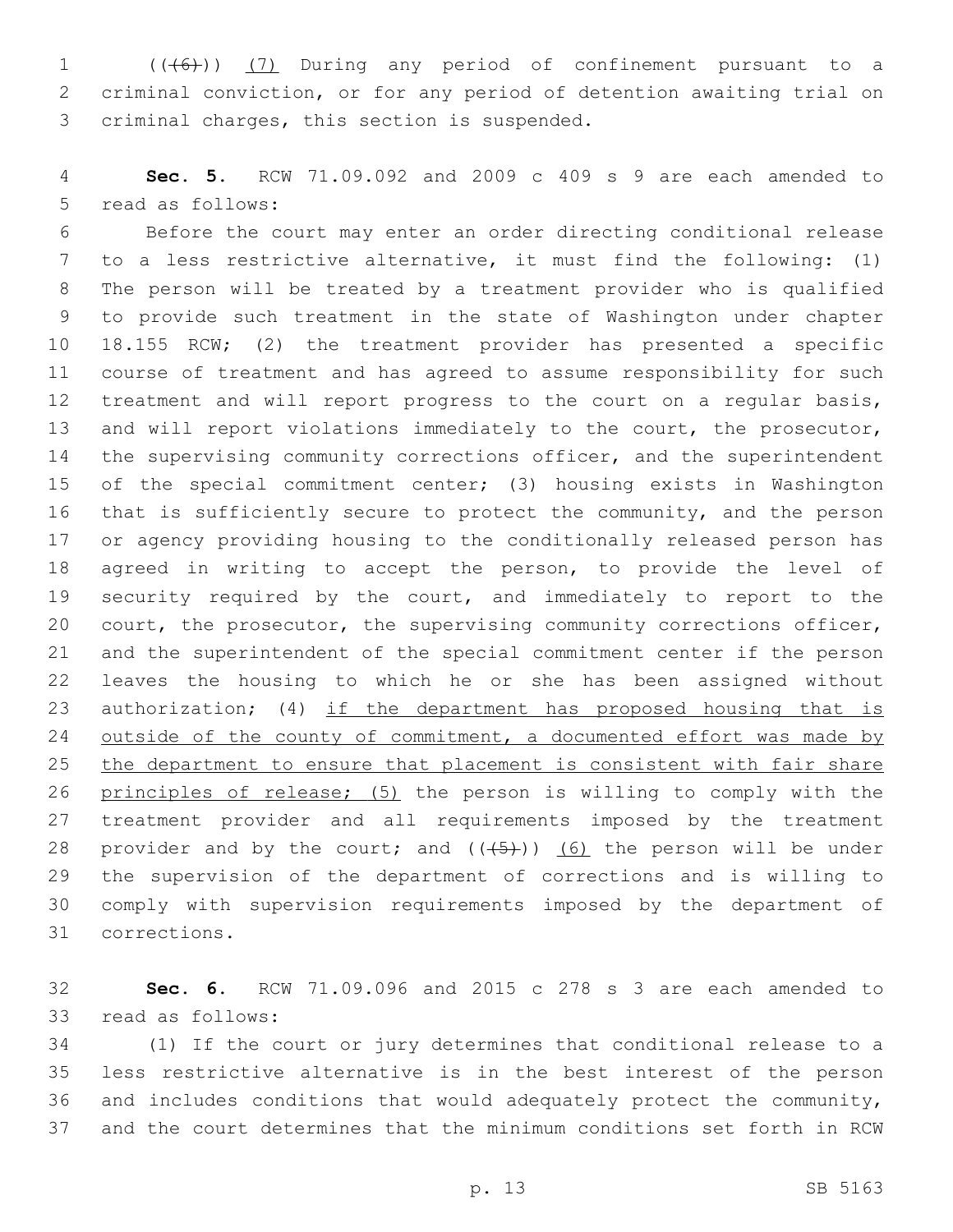71.09.092 and in this section are met, the court shall enter judgment 2 and direct a conditional release.

 (2) The court shall impose any additional conditions necessary to ensure compliance with treatment and to protect the community. If the court finds that conditions do not exist that will both ensure the person's compliance with treatment and protect the community, then the person shall be remanded to the custody of the department of social and health services for control, care, and treatment in a 9 secure facility as designated in RCW 71.09.060(1).

 (3) If the service provider designated by the court to provide inpatient or outpatient treatment or to monitor or supervise any other terms and conditions of a person's placement in a less restrictive alternative is other than the department of social and health services or the department of corrections, then the service provider so designated must agree in writing to provide such treatment, monitoring, or supervision in accord with this section. Any person providing or agreeing to provide treatment, monitoring, or supervision services pursuant to this chapter may be compelled to testify and any privilege with regard to such person's testimony is 20 deemed waived.

 (4)(a) Prior to authorizing any release to a less restrictive alternative, the court shall impose such conditions upon the person 23 as are necessary to ensure the safety of the community. In imposing conditions upon a person whose sex offense history includes one or 25 more victims under the age of 18, the court must consider whether it is necessary to impose a restriction on the proximity of the person's residence to public or private schools providing instruction to kindergarten or any grades one through 12 in accordance with RCW 72.09.340. The court shall order the department of corrections to 30 investigate the less restrictive alternative and, within 60 days of the order to investigate, recommend any additional conditions to the court. These conditions shall be individualized to address the 33 person's specific risk factors and criminogenic needs and may include, but are not limited to the following: Specification of 35 residence or restrictions on residence, specification of contact with a reasonable number of individuals upon the person's request who are verified by the department of corrections to be appropriate social contacts, prohibition of contact with potential or past victims, prohibition of alcohol and other drug use, participation in a specific course of inpatient or outpatient treatment that may include

p. 14 SB 5163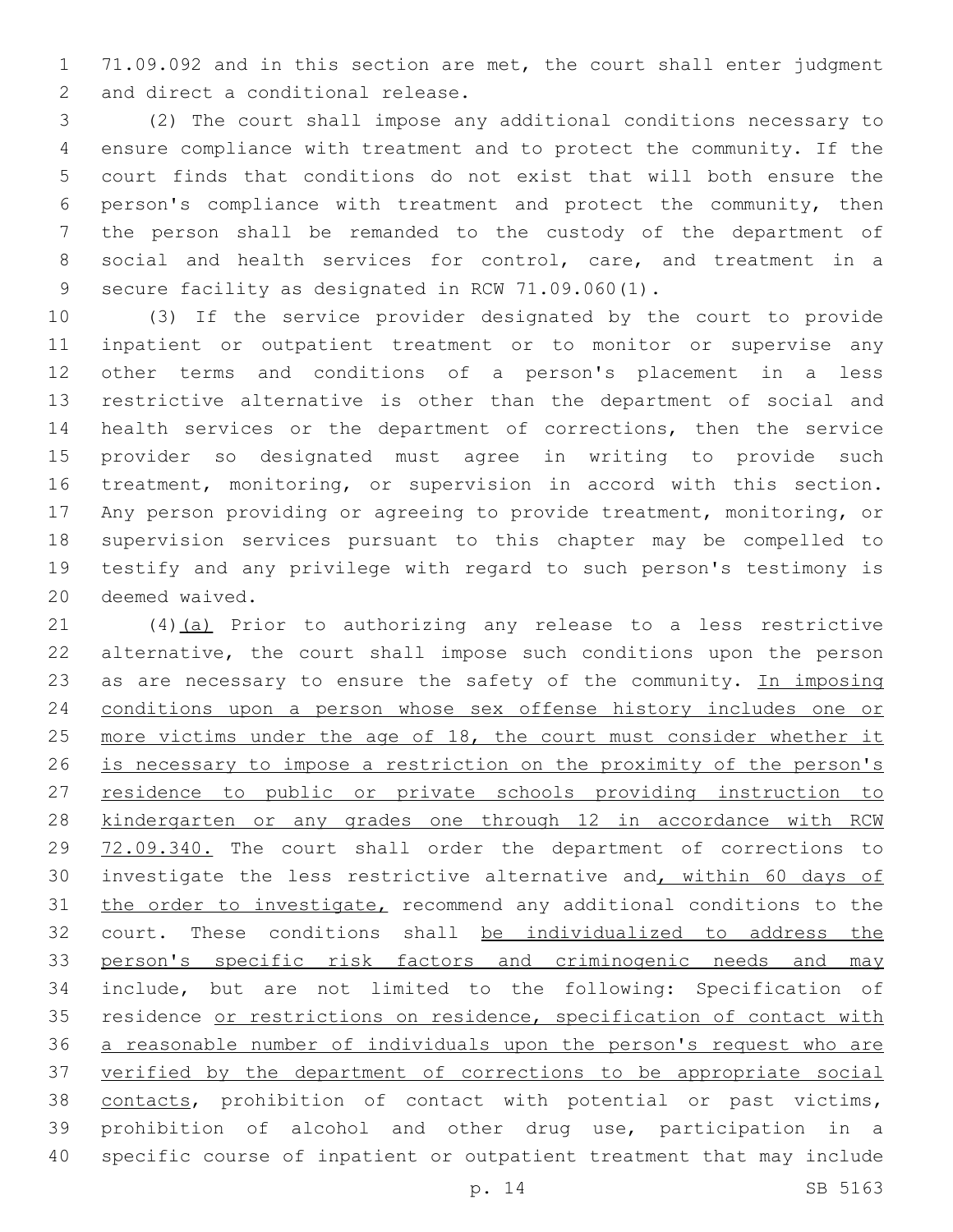monitoring by the use of polygraph and plethysmograph, monitoring 2 through the use of global positioning ((satellite [global positioning 3 system})) system technology, supervision by a department of corrections community corrections officer, a requirement that the person remain within the state unless the person receives prior authorization by the court, and any other conditions that the court determines are in the best interest of the person or others. A copy of the conditions of release shall be given to the person and to any 9 designated service providers.

10 (b) To the greatest extent possible, the person, person's 11 counsel, prosecuting agency responsible for the initial commitment, 12 treatment provider, supervising community corrections officer, and 13 appropriate clinical staff of the special commitment center shall 14 meet and collaborate to craft individualized, narrowly tailored, and 15 empirically based conditions to present to the court to help 16 facilitate the person's successful transition to the community.

 (5)(a) Prior to authorizing release to a less restrictive 18 alternative proposed by the department, the court shall consider 19 whether ((it is appropriate to release the person to the person's 20 eounty of commitment)) the person's less restrictive alternative placement is in accordance with fair share principles. To ensure equitable distribution of releases, and prevent the disproportionate grouping of persons subject to less restrictive orders in any one county, or in any one jurisdiction or community within a county, the legislature finds it is appropriate for releases to a less 26 restrictive alternative to occur in ((the person's county of 27 commitment, unless)) a manner that adheres to fair share principles. 28 The legislature recognizes that there may be reasons why the department may not recommend that a person be released to his or her county of commitment, including availability of individualized 31 resources, the person's support needs, or when the court determines that the person's return to his or her county of commitment would be inappropriate considering any court-issued protection orders, victim safety concerns that cannot be addressed through use of global 35 positioning system technology, the ((availability)) unavailability of appropriate treatment or facilities that would adequately protect the 37 community, negative influences on the person,  $((\theta \hat{r}))$  and the location of family or other persons or organizations offering support to the person. If the court authorizes conditional release based on the department's proposal to a county other than the county of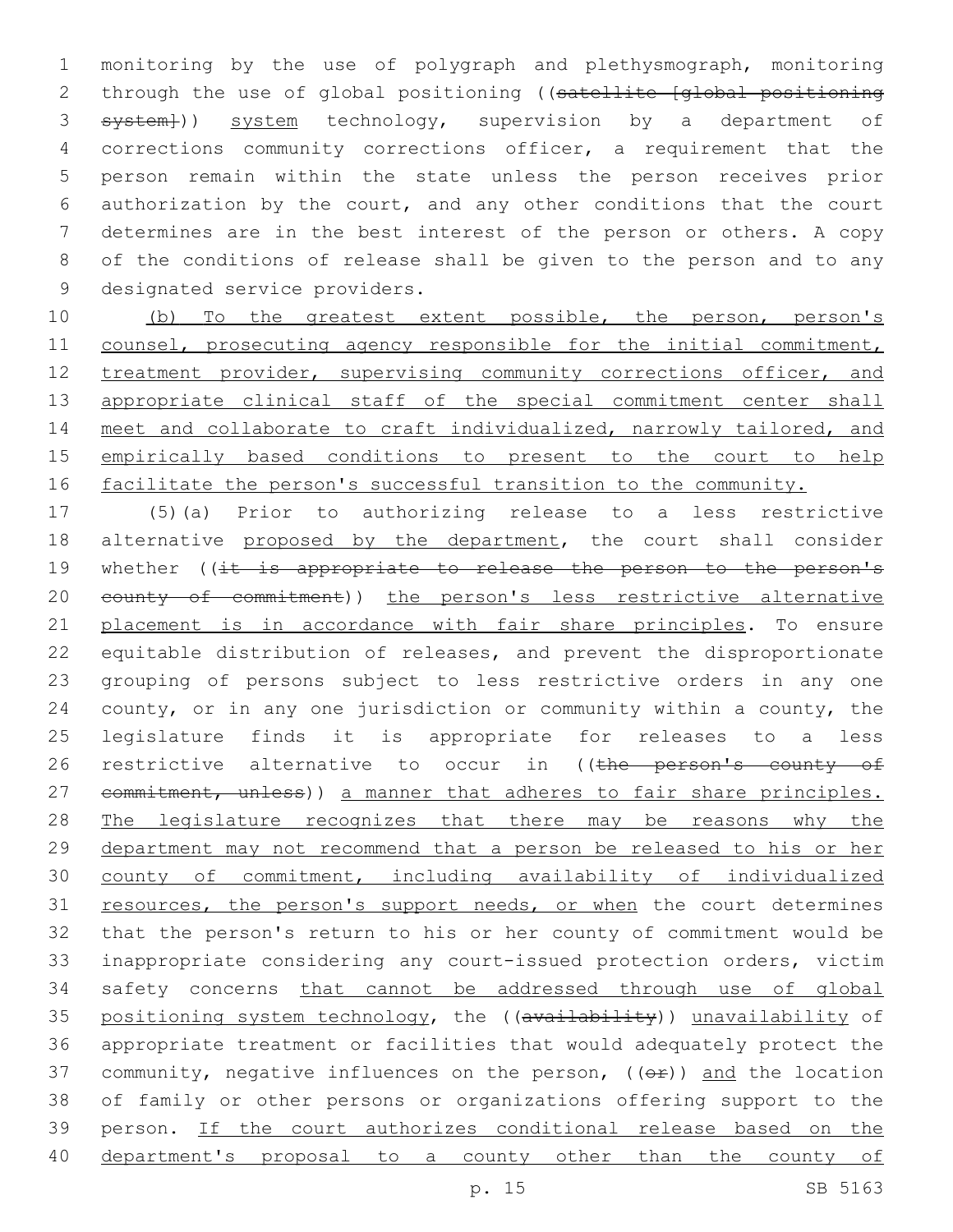commitment, the court shall enter specific findings regarding its decision and identify whether the release remains in line with fair 3 share principles. (b)(i) When the department ((or court assists in developing a)) develops a less restrictive alternative placement under this section ((which is outside of the county of commitment, and there are two or more options for placement, it shall endeavor to develop the placement in a manner that does not have a disproportionate effect on 9 a single county)), it shall attempt to identify a placement satisfying the requirements of RCW 71.09.092 that is aligned with 11 fair share principles. The department shall document its rationale for the recommended placement. 13 (ii) If the department does not support or recommend conditional release to a less restrictive alternative due to a clinical 15 determination, the department shall document its objection and 16 certify that the department is developing the less restrictive alternative pursuant to a court order and not because of a clinical 18 determination.  $((+b))$  (c) If the committed person is not conditionally released to his or her county of commitment, the department shall provide the law and justice council of the county in which the person is 22 conditionally released with notice and a written explanation, including whether the department remains in compliance with fair 24 share principles regarding releases under this chapter. (( $\left(\frac{1}{10}\right)$ ) (d) For purposes of this section, the person's county of commitment means the county of the court which ordered the person's 27 commitment.  $((+d))$   $(e)$  This subsection (5) does not apply to releases to a secure community transition facility under RCW 71.09.250. (6)(a) When ordered by the court, the department must provide less restrictive alternative treatment that includes, at a minimum: (i) The services identified in the person's discharge plan as outlined in RCW 71.09.080(4); 34 (ii) The assignment of a community care coordinator; (iii) Regular contacts with providers of court-ordered treatment services; (iv) Community escorts, if needed;

 (v) A transition plan that addresses the person's access to continued services upon unconditional discharge;

(vi) Financial support for necessary housing;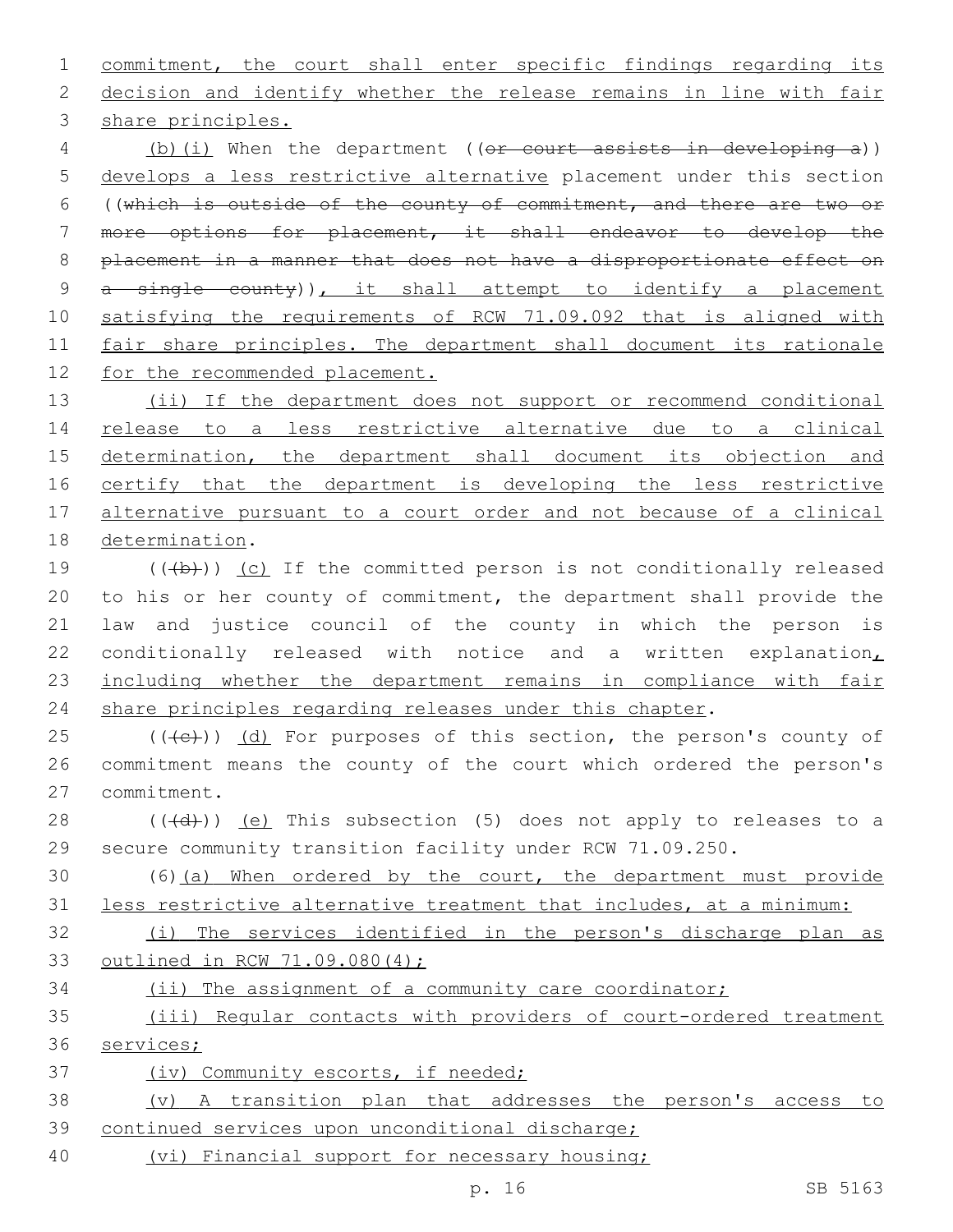(vii) Life skills training and disability accommodations, if needed; and (viii) Assistance in pursuing benefits, education, and employment. (b) At the time the department of corrections is ordered to investigate a proposed less restrictive alternative placement, subject to the availability of amounts appropriated for this specific purpose, the department shall assign a social worker to assist the person with discharge planning, pursuing benefits, and coordination 10 of care prior to release. (i) The social worker shall assist the person with completing applications for benefits prior to the person's release from total confinement.

 (ii) To promote continuity of care and the individual's success 15 in the community, the department social worker shall be responsible for initiating a clinical transition of care between the last 17 treating clinician at the special commitment center and the person's designated community treatment provider. This transition between one 19 clinical setting to another shall occur no later than 15 days before 20 an individual's release from the special commitment center.

 (iii) If applicable, the social worker shall assist the person with locating any needed disability accommodations in the community and with obtaining resources to help address the person's identified life skills needs prior to release from total confinement.

 (7) Any service provider designated to provide inpatient or outpatient treatment shall monthly, or as otherwise directed by the court, submit to the court, to the department of social and health 28 services facility from which the person was released, to the prosecuting agency, and to the supervising community corrections officer, a report stating whether the person is complying with the terms and conditions of the conditional release to a less restrictive alternative.32

 $(1, 47)$  (8) Each person released to a less restrictive alternative shall have his or her case reviewed by the court that released him or her no later than one year after such release and annually thereafter until the person is unconditionally discharged. Review may occur in a shorter time or more frequently, if the court, in its discretion on its own motion, or on motion of the person, the 39 secretary, or the prosecuting agency so determines. The ((sole  $question()$  questions to be determined by the court ( $(i=s)$ ) are whether

p. 17 SB 5163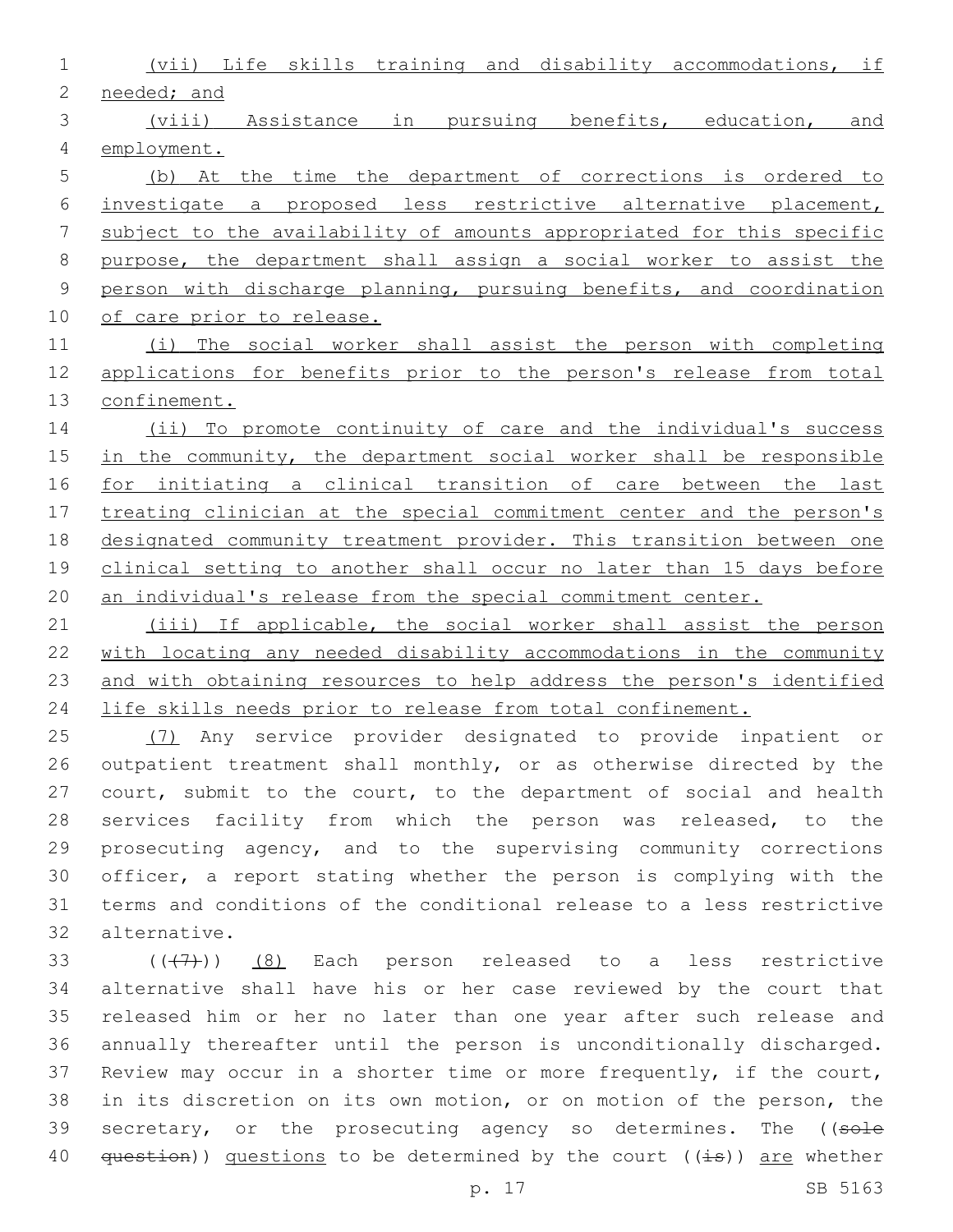the person shall continue to be conditionally released to a less restrictive alternative, and if so, whether a modification to the person's less restrictive alternative order is appropriate to ensure 4 the conditional release remains in the best interest of the person and adequate to protect the community. The court in making its determination shall be aided by the periodic reports filed pursuant 7 to subsection  $((+6))$  (7) of this section and the opinions of the secretary and other experts or professional persons.

 **Sec. 7.** RCW 71.09.130 and 1995 c 216 s 16 are each amended to read as follows:10

11 (1) In the event of an escape by a person committed under this chapter from a state institution or the disappearance of such a person while on conditional release, the superintendent or community corrections officer shall notify the following as appropriate: Local law enforcement officers, other governmental agencies, the person's relatives, and any other appropriate persons about information necessary for the public safety or to assist in the apprehension of 18 the person.

 (2) If a person committed under this chapter disappears while on 20 conditional release, the department of corrections may enter a warrant for the person's arrest for up to 72 hours pending entry of a bench warrant by the court.

 **Sec. 8.** RCW 71.09.140 and 2012 c 257 s 12 are each amended to read as follows:24

 $(1)$   $(a)$  At the earliest possible date, and in no event later than 26 ((thirty)) 30 days before conditional release, change of address for a person on conditional release, or unconditional discharge, except in the event of escape, the department of social and health services shall send written notice of conditional release, unconditional 30 discharge, or escape, to the following:

31  $((+a))$   $(i)$  The chief of police of the city, if any, in which the person will reside or in which placement will be made under a less 33 restrictive alternative;

 (( $\left(\frac{1}{2}+\right)$ ) (ii) The sheriff of the county in which the person will reside or in which placement will be made under a less restrictive 36 alternative; and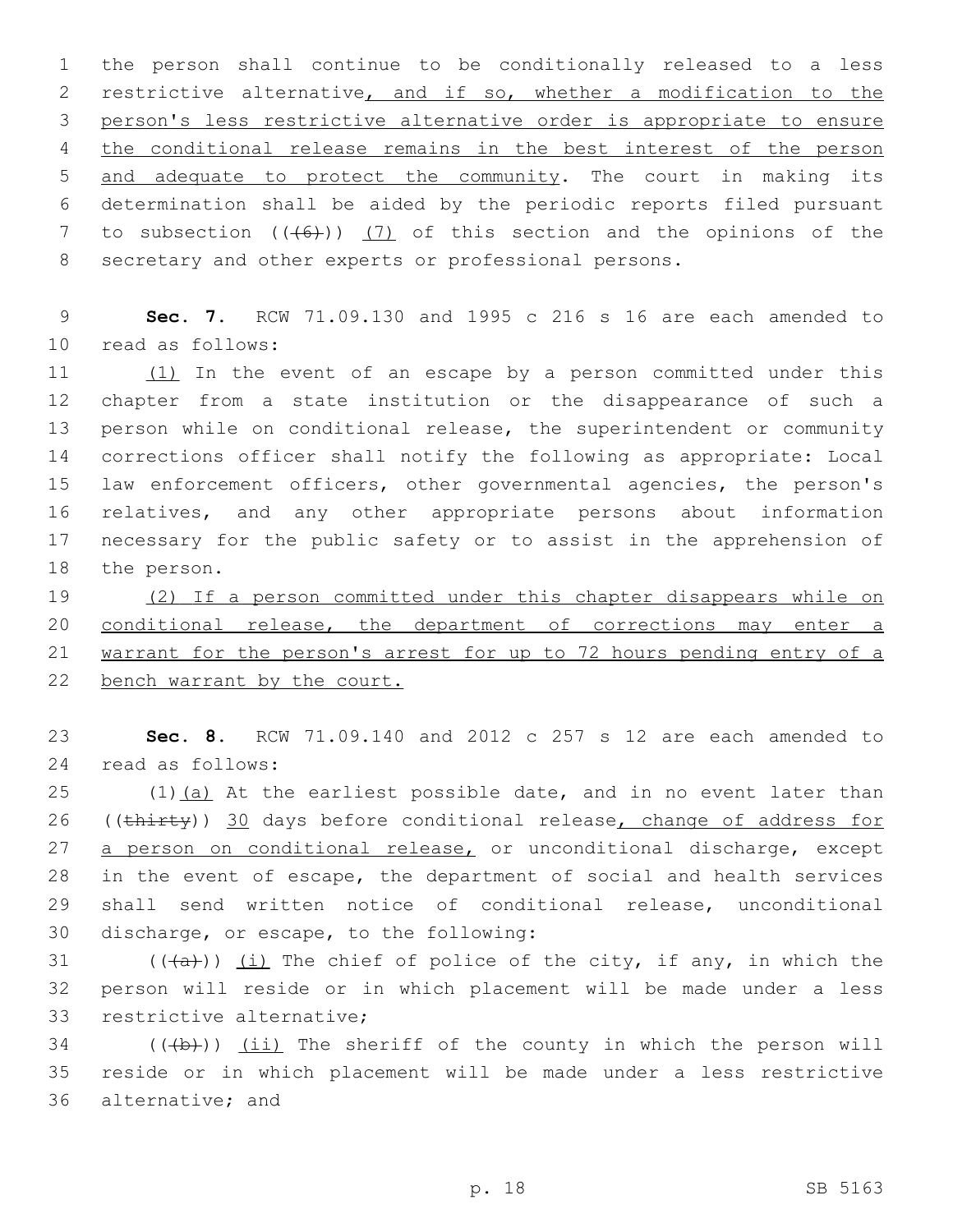1 (((+e))) (iii) The sheriff of the county where the person was last convicted of a sexually violent offense, if the department does not 3 know where the person will reside.

 The department shall notify the state patrol of the release of all sexually violent predators and that information shall be placed in the Washington crime information center for dissemination to all 7 law enforcement.

 (b) A return to total confinement or to a secure community transition facility pending revocation or modification proceedings is not considered a change of address for purposes of (a) of this subsection, and an additional community notification process is not required, unless conditional release is revoked under RCW 71.09.098 13 or the return lasts longer than one year.

 (2) The same notice as required by subsection (1) of this section shall be sent to the following if such notice has been requested in writing about a specific person found to be a sexually violent 17 predator under this chapter:

 (a) The victim or victims of any sexually violent offenses for which the person was convicted in the past or the victim's next of kin if the crime was a homicide. "Next of kin" as used in this 21 section means a person's spouse, parents, siblings, and children;

 (b) Any witnesses who testified against the person in his or her 23 commitment trial under RCW 71.09.060; and

(c) Any person specified in writing by the prosecuting agency.

 Information regarding victims, next of kin, or witnesses 26 requesting the notice, information regarding any other person specified in writing by the prosecuting agency to receive the notice, and the notice are confidential and shall not be available to the 29 committed person.

 (3) If a person committed as a sexually violent predator under this chapter escapes from a department of social and health services facility, the department shall immediately notify, by the most reasonable and expedient means available, the chief of police of the city and the sheriff of the county in which the committed person resided immediately before his or her commitment as a sexually violent predator, or immediately before his or her incarceration for his or her most recent offense. If previously requested, the department shall also notify the witnesses and the victims of the sexually violent offenses for which the person was convicted in the past or the victim's next of kin if the crime was a homicide. If the

p. 19 SB 5163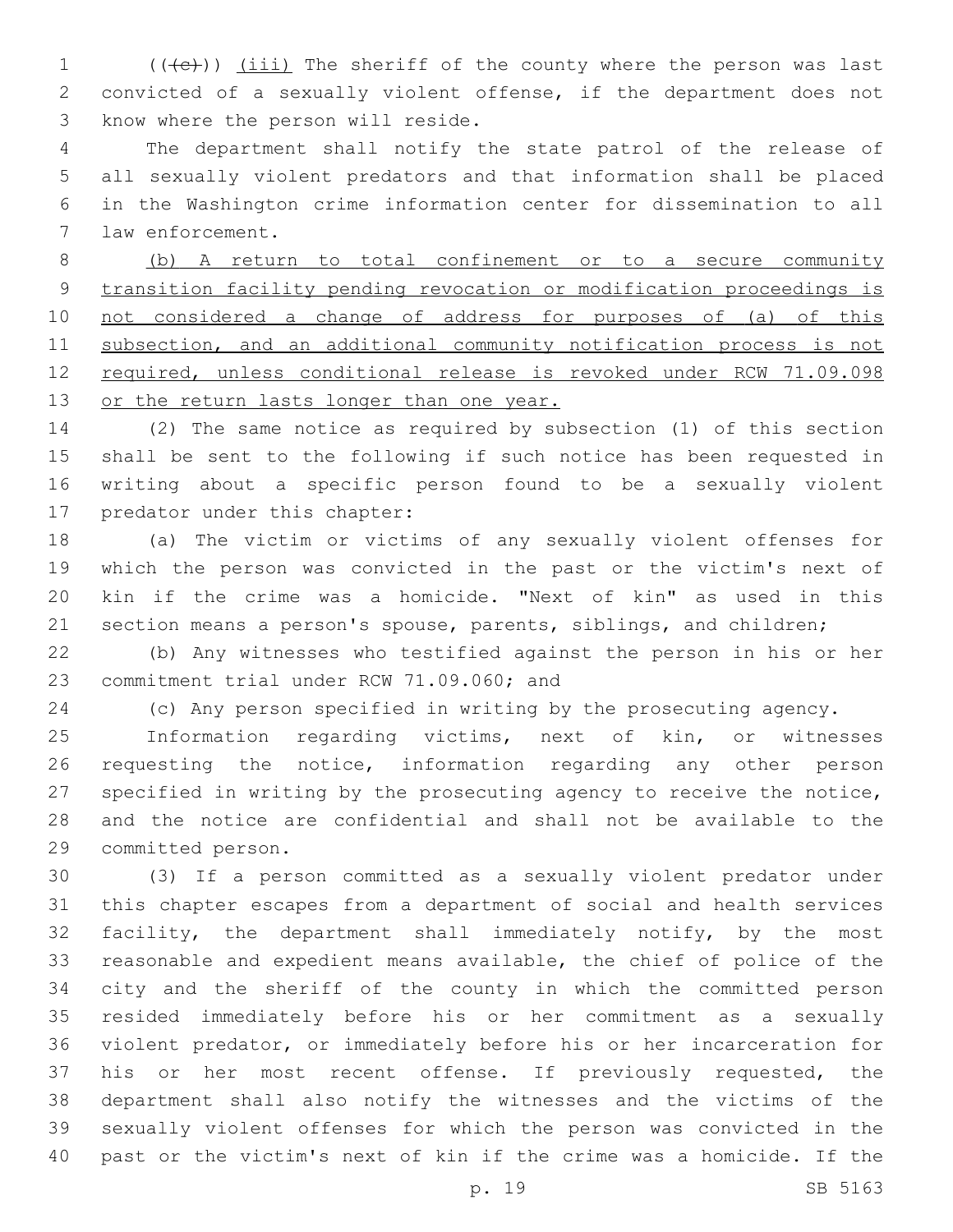person is recaptured, the department shall send notice to the persons designated in this subsection as soon as possible but in no event later than two working days after the department learns of such 4 recapture.

 (4) If the victim or victims of any sexually violent offenses for which the person was convicted in the past or the victim's next of 7 kin, or any witness is under the age of ((sixteen)) 16, the notice required by this section shall be sent to the parents or legal 9 quardian of the child.

 (5) The department of social and health services shall send the notices required by this chapter to the last address provided to the department by the requesting party. The requesting party shall 13 furnish the department with a current address.

 (6) Nothing in this section shall impose any liability upon a chief of police of a city or sheriff of a county for failing to request in writing a notice as provided in subsection (1) of this 17 section.

 **Sec. 9.** RCW 71.09.250 and 2003 c 216 s 3 are each amended to 19 read as follows:

 (1)(a) The secretary is authorized to site, construct, occupy, and operate (i) a secure community transition facility on McNeil Island for persons authorized to petition for a less restrictive alternative under RCW 71.09.090(1) and who are conditionally released; and (ii) a special commitment center on McNeil Island with up to four hundred four beds as a total confinement facility under this chapter, subject to appropriated funding for those purposes. The secure community transition facility shall be authorized for the number of beds needed to ensure compliance with the orders of the superior courts under this chapter and the federal district court for the western district of Washington. The total number of beds in the 31 secure community transition facility shall be limited to ((twenty- $four)$ ) 24, consisting of up to (( $fifteen$ )) 15 transitional beds and up to nine pretransitional beds. The residents occupying the transitional beds shall be the only residents eligible for transitional services occurring in Pierce county. In no event shall 36 more than ( $(fifteen)$ ) 15 residents of the secure community transition facility be participating in off-island transitional, educational, or employment activity at the same time in Pierce county. The department shall provide the Pierce county sheriff, or his or her designee, with

p. 20 SB 5163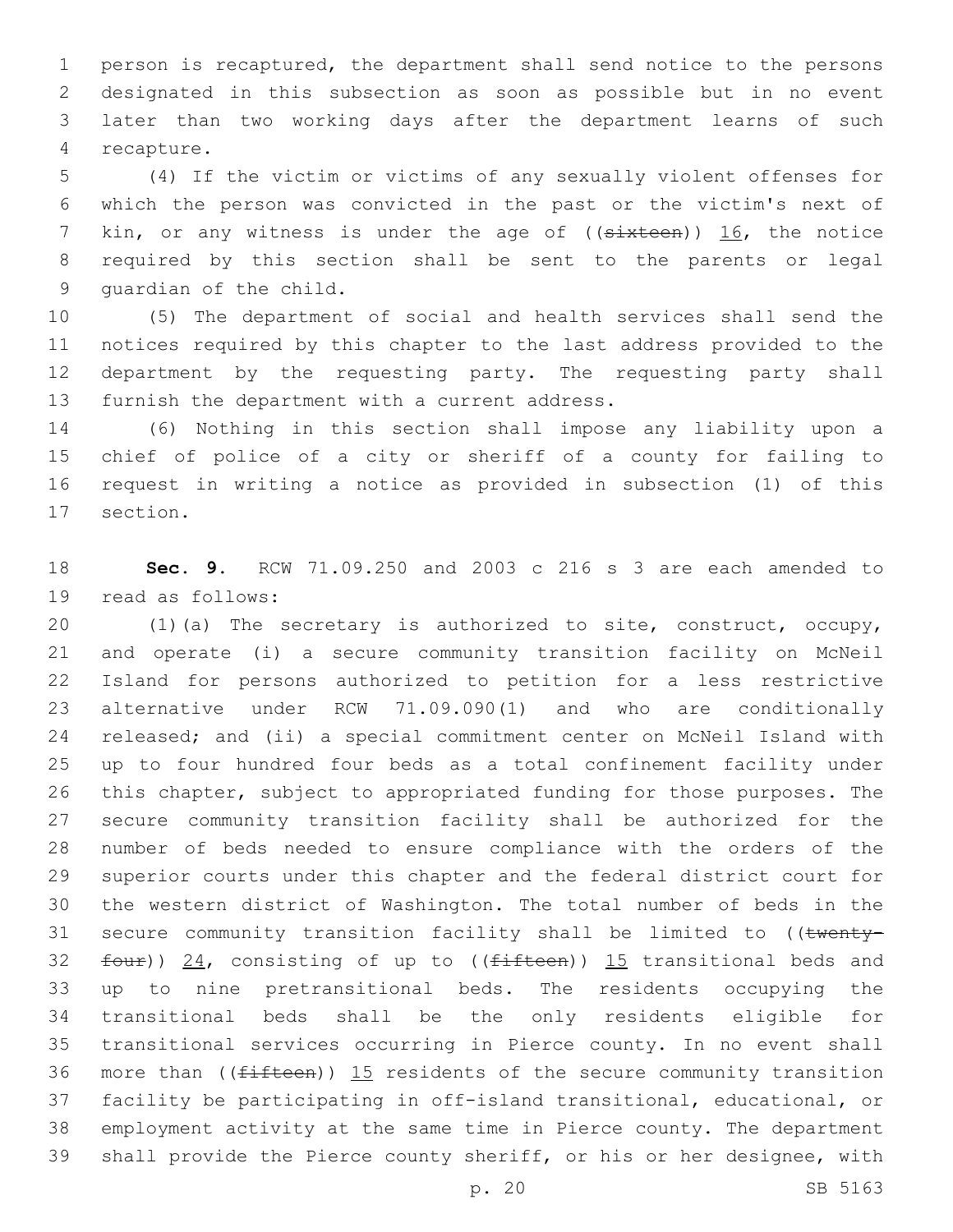1 a list of the ((fifteen)) 15 residents so designated, along with their photographs and physical descriptions, and the list shall be immediately updated whenever a residential change occurs. The Pierce county sheriff, or his or her designee, shall be provided an opportunity to confirm the residential status of each resident leaving McNeil Island.6

 (b) For purposes of this subsection, "transitional beds" means beds only for residents who are judged by a qualified expert to be suitable to leave the island for treatment, education, and 10 employment.

 (2)(a) The secretary is authorized to site, either within the secure community transition facility established pursuant to subsection (1)(a)(i) of this section, or within the special commitment center, up to nine pretransitional beds.

 (b) Residents assigned to pretransitional beds shall not be permitted to leave McNeil Island for education, employment, treatment, or community activities in Pierce county.

 (c) For purposes of this subsection, "pretransitional beds" means beds for residents whose progress toward a less secure residential environment and transition into more complete community involvement is projected to take substantially longer than a typical resident of 22 the special commitment center.

 (3) Notwithstanding RCW 36.70A.103 or any other law, this statute preempts and supersedes local plans, development regulations, permitting requirements, inspection requirements, and all other laws 26 as necessary to enable the secretary to site, construct, occupy, and operate a secure community transition facility on McNeil Island and a 28 total confinement facility on McNeil Island.

 (4) To the greatest extent possible, until June 30, 2003, persons who were not civilly committed from the county in which the secure community transition facility established pursuant to subsection (1) of this section is located may not be conditionally released to a setting in that same county less restrictive than that facility.

 (5) As of June 26, 2001, the state shall immediately cease any efforts in effect on such date to site secure community transition facilities, other than the facility authorized by subsection (1) of this section, and shall instead site such facilities in accordance 38 with the provisions of this section.

(6) The department must:39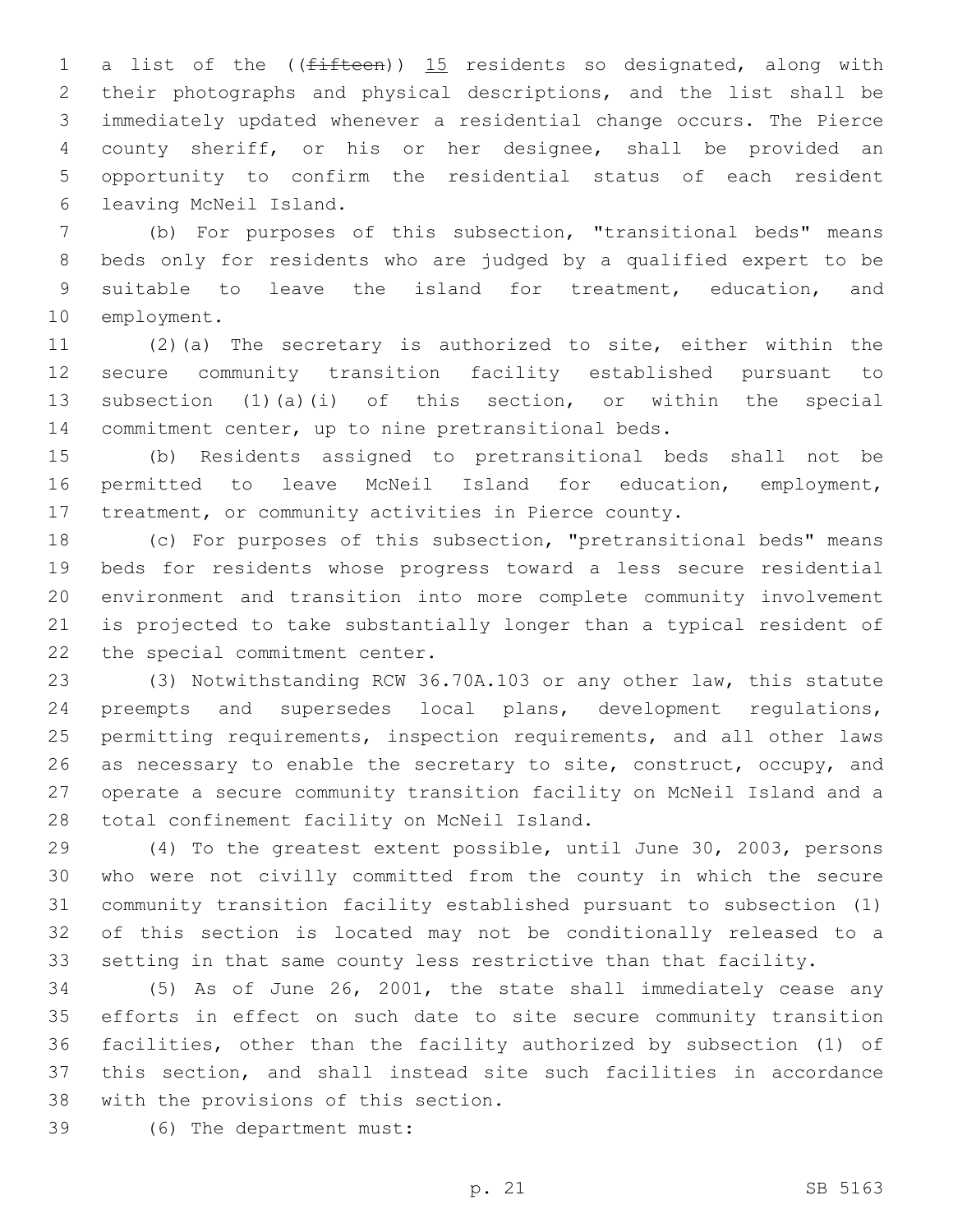(a) Identify the minimum and maximum number of secure community transition facility beds in addition to the facility established under subsection (1) of this section that may be necessary for the period of May 2004 through May 2007 and provide notice of these 5 numbers to all counties by August 31, 2001; and

 (b) Develop and publish policy guidelines for the siting and operation of secure community transition facilities.

 (7)(a) The total number of secure community transition facility beds that may be required to be sited in a county between June 26, 2001, and June 30, 2008, may be no greater than the total number of persons civilly committed from that county, or detained at the special commitment center under a pending civil commitment petition from that county where a finding of probable cause had been made on April 1, 2001. The total number of secure community transition 15 facility beds required to be sited in each county between July 1, 2008, and June 30, 2015, may be no greater than the total number of persons civilly committed from that county or detained at the special commitment center under a pending civil commitment petition from that county where a finding of probable cause had been made as of July 1, 2008.

 (b) Counties and cities that provide secure community transition facility beds above the maximum number that they could be required to site under this subsection are eligible for a bonus grant under the incentive provisions in RCW 71.09.255. The county where the special commitment center is located shall receive this bonus grant for the number of beds in the facility established in subsection (1) of this section in excess of the maximum number established by this 28 subsection.

 (c) No secure community transition facilities in addition to the one established in subsection (1) of this section may be required to be sited in the county where the special commitment center is located until after June 30, 2008, provided however, that the county and its cities may elect to site additional secure community transition facilities and shall be eligible under the incentive provisions of RCW 71.09.255 for any additional facilities meeting the requirements 36 of that section.

 (8) The state is authorized to site and operate secure community transition facilities and other conditional release and transitional 39 facilities in any county in the state. In identifying potential 40 counties and sites within a county for the location of a secure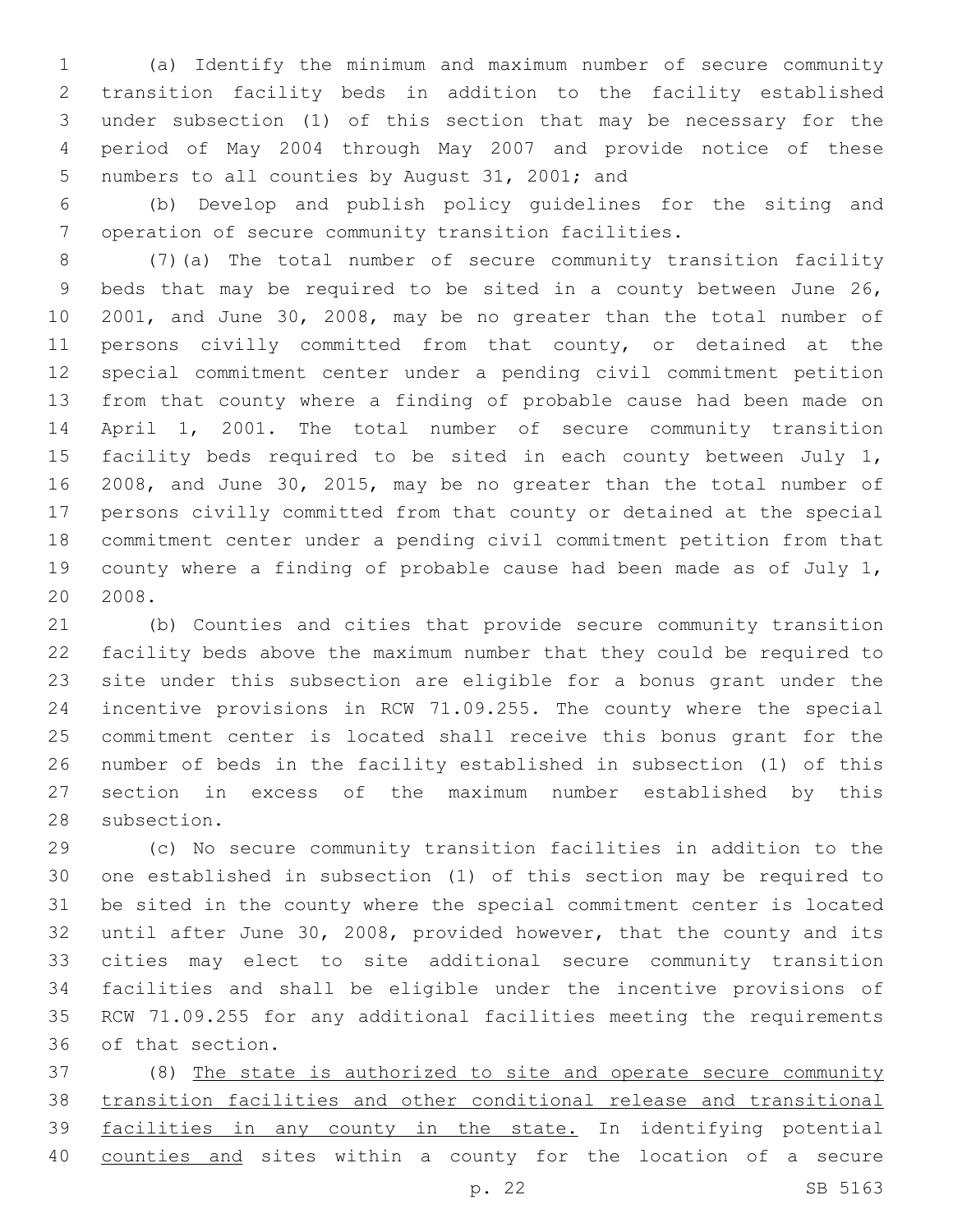community transition facility or other conditional release and transitional facilities, the department shall work with and assist local governments to provide for the equitable distribution of such facilities. In coordinating and deciding upon the siting of secure community transition facilities or other conditional release and transitional facilities within a county, great weight shall be given 7 by the county and cities within the county to:

 (a) The number and location of existing residential facility beds operated by the department of corrections or the mental health division of the department of social and health services in each 11 jurisdiction in the county; and

 (b) The number of registered sex offenders classified as level II or level III and the number of sex offenders registered as homeless 14 residing in each jurisdiction in the county.

 (9)(a) "Equitable distribution" means siting or locating secure 16 community transition facilities and other conditional release and transitional facilities in a manner that will not cause a disproportionate grouping of similar facilities either in any one county, or in any one jurisdiction or community within a county, as 20 relevant; and

 (b) "Jurisdiction" means a city, town, or geographic area of a county in which distinct political or judicial authority may be 23 exercised.

 NEW SECTION. **Sec. 10.** A new section is added to chapter 71.09 25 RCW to read as follows:

 To facilitate the equitable geographic distribution of conditional releases under this chapter, the department shall notify the secretary of health, or the secretary's designee, whenever a sex offender treatment provider in an underserved county has been contracted to provide treatment services to persons on conditional 31 release under this chapter, in which case the secretary of health shall waive any fees for the initial issue, renewal, and reissuance of a credential for the provider under chapter 18.155 RCW. An "underserved county" is any county identified by the department as having an inadequate supply of qualified sex offender treatment providers to achieve equitable geographic distribution of conditional 37 releases under this chapter.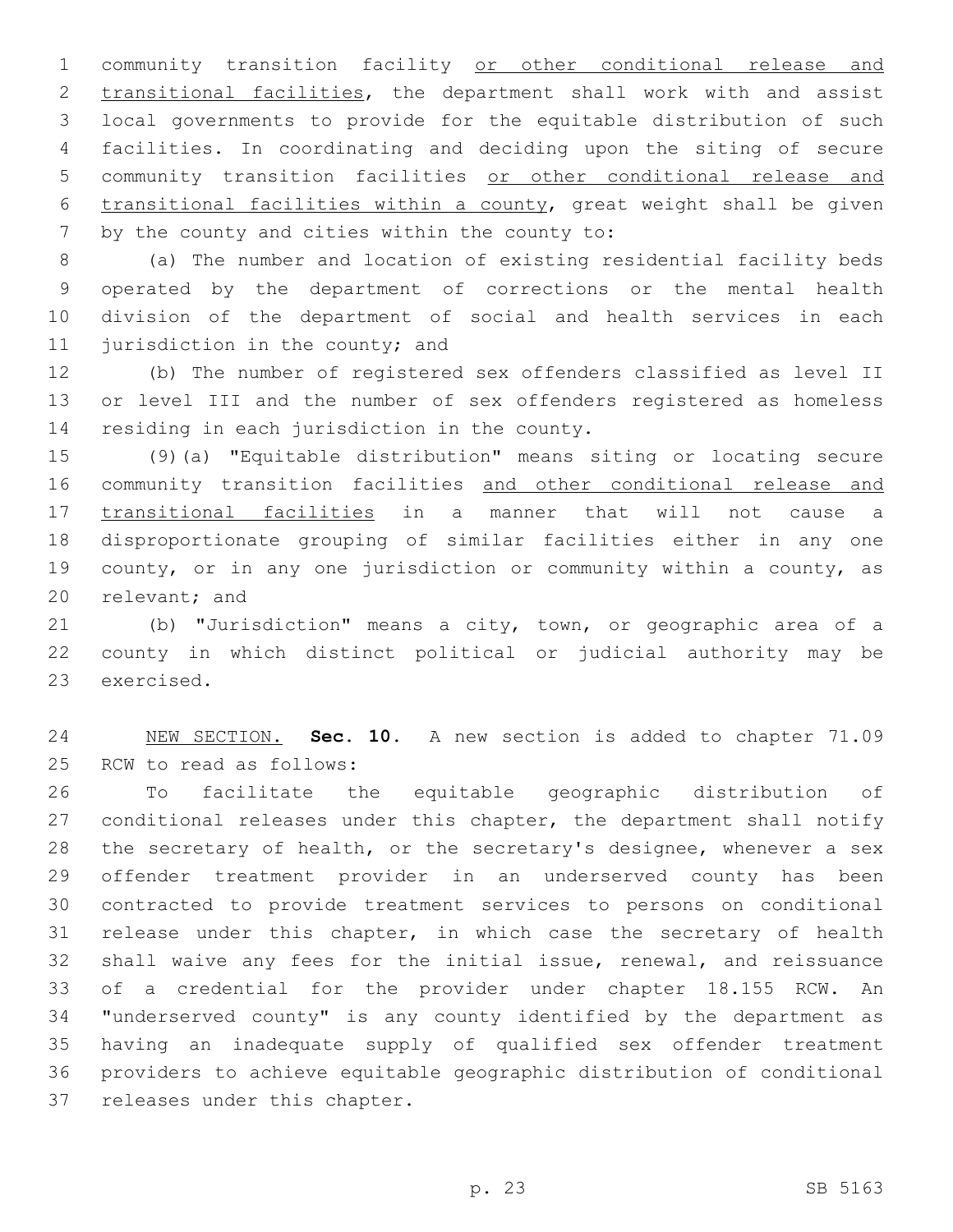NEW SECTION. **Sec. 11.** A new section is added to chapter 71.09 2 RCW to read as follows:

 To facilitate the primary role of the department in identifying less restrictive alternative placements under RCW 71.09.090 and discharge planning under RCW 71.09.080, subject to the availability of amounts appropriated for this specific purpose, the department shall conduct a study to explore the development of conditional release and transition facilities, which may include community-based state-operated living alternatives similar to the state-operated living alternative program operated by the developmental disabilities administration. Any facilities or placements developed under this section may be identified through a request for proposal process or through direct state acquisition and development. Any contracts with facilities or placements entered into under this section shall include a provision requiring oversight by the department to ensure 16 the programs are operating appropriately.

 NEW SECTION. **Sec. 12.** A new section is added to chapter 71.09 18 RCW to read as follows:

 (1) In accordance with RCW 71.09.090 and 71.09.096, the department shall have the primary responsibility for developing a less restrictive alternative placement. To ensure the department has sufficient less restrictive alternative placements to choose from that satisfy the requirements of RCW 71.09.092, subject to the availability of amounts appropriated for this specific purpose, the department shall use a request for proposal process to solicit and contract with housing and treatment providers from across the state and facilitate fair share principles among the counties. In order to increase the number of housing options for individuals qualifying for a less restrictive alternative, the department shall have oversight of the vendors and providers who contract with the state, including the authority to inspect and ensure compliance, negotiate the rates charged for services, ensure adequate living conditions of housing locations, and terminate contracts. The department shall maintain a statewide accounting of the contracted community housing and treatment providers in each county and provide a biannual report to the legislature and governor by December 1st on the availability and adequacy of less restrictive alternative placements and the department's compliance with fair share principles.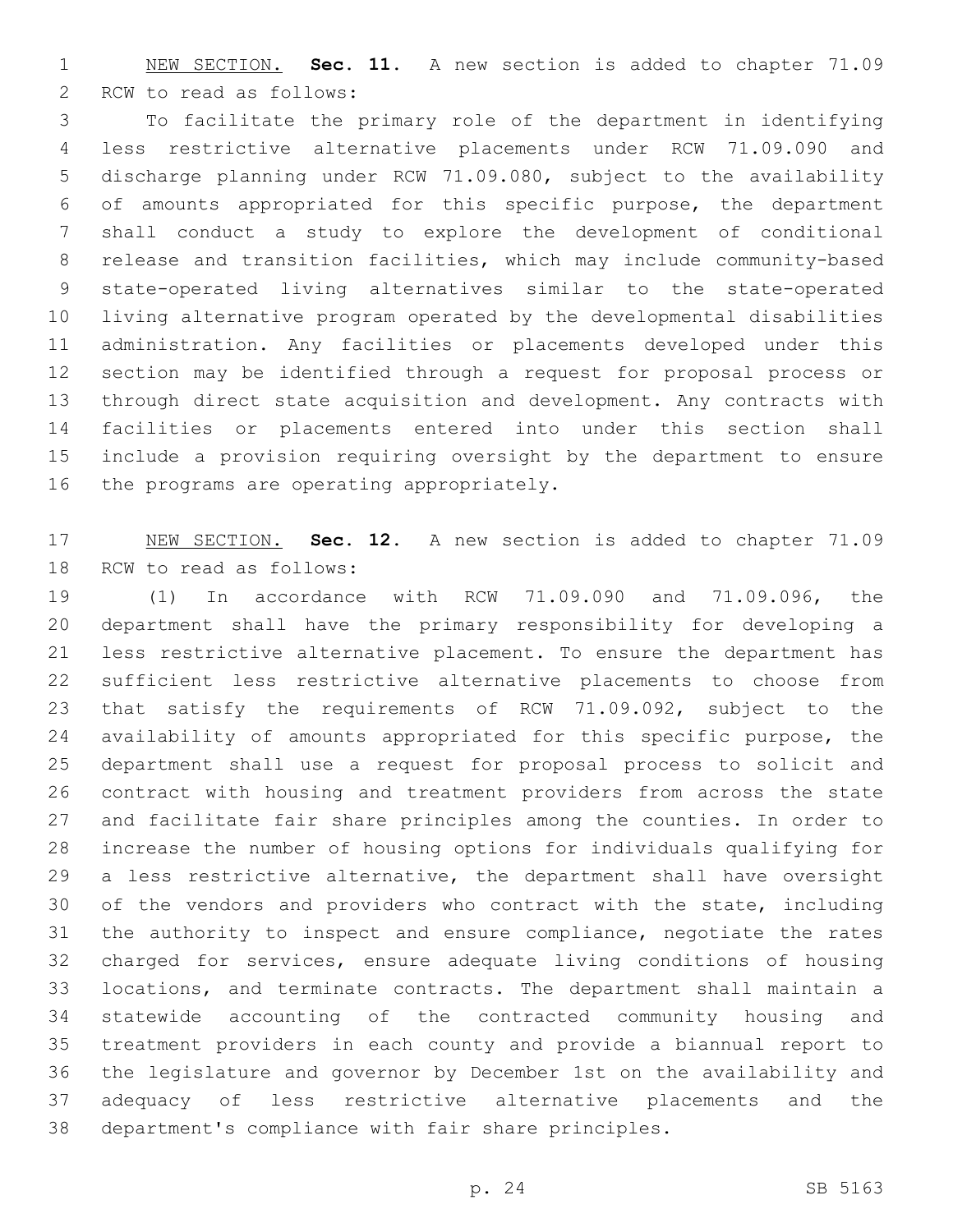(2) To facilitate its duties required under this section, the department shall use the following housing matrix and considerations as a guide to planning and developing less restrictive alternative placements. The following considerations may not be used as a reason 5 to deny a less restrictive alternative placement.

 (a) Considerations for evaluating a proposed vendor's application for less restrictive alternative housing services shall include general housing requirements, availability of public services, and 9 other considerations.

 (i) General housing requirements include running water, electricity, bedroom and living space of adequate size, and no mold 12 or infestations.

 (ii) Availability of public services include availability of chaperones and whether the placement is within a reasonable distance 15 to a grocery store, bank, public transportation options, and offices 16 for public services and benefits.

 (iii) Other considerations include whether the placement is consistent with fair share principles across the counties, whether the placement is within reasonable distance to other current or planned components of the less restrictive alternative, whether the placement is within reasonable distance to employment opportunities, and the reliability of global positioning system technology.

 (b) Factors for evaluating less restrictive alternative options for a specific individual include sex offender treatment considerations, criminogenic needs and risk factors, protective 26 factors, and the specific needs of the client.

 (i) Sex offender treatment considerations include whether the housing is within a reasonable distance from the treatment provider, whether the treatment provider is a good therapeutic match with the client, and whether the treatment provider has relevant experience and background to treat the client if the client has special needs.

 (ii) Criminogenic needs and risk factors include consideration of the person's specific needs and risk factors in evaluating less 34 restrictive alternative options.

 (iii) Protective factors include whether housing is within a reasonable distance of family, friends, potential hobbies, potential 37 employment, and educational opportunities.

 (iv) Consideration of the client's specific needs includes assessing the availability of personal care assistance and in-home care assistance, and whether housing is within a reasonable distance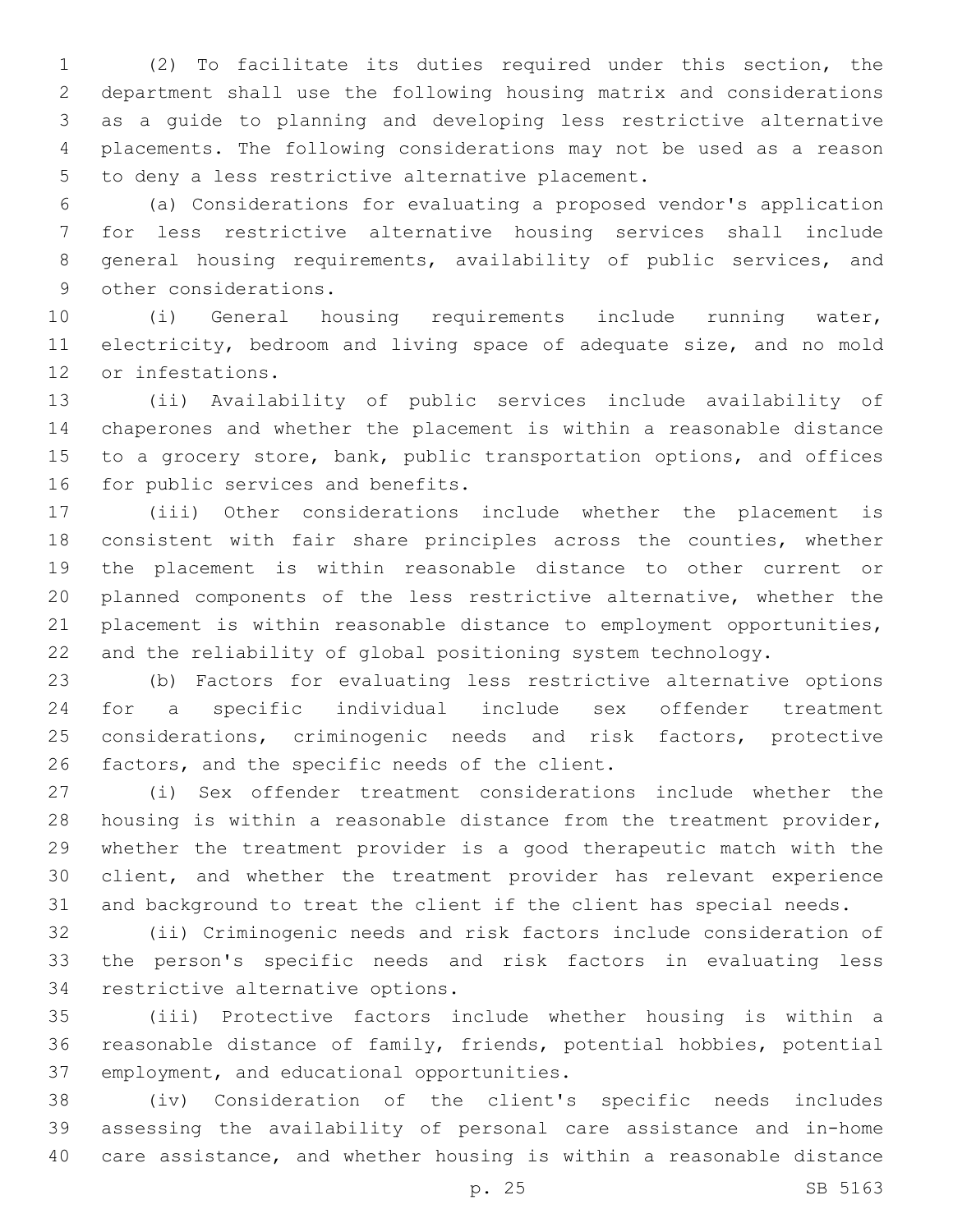of mental health, medical treatment options, and substance use 2 disorder treatment options.

 NEW SECTION. **Sec. 13.** A new section is added to chapter 71.09 4 RCW to read as follows:

 (1) The department shall enter into a memorandum of understanding with the department of licensing to allow residents in total confinement at the special commitment center to obtain a state identification card through a written identification verification letter completed by the special commitment center and delivered to 10 the department of licensing.

 (2) The process shall occur upon the person's initial detention at the special commitment center. The process shall reoccur when the 13 person's state identification card expires.

 NEW SECTION. **Sec. 14.** A new section is added to chapter 71.09 15 RCW to read as follows:

 (1) Subject to the availability of amounts appropriated for this specific purpose, the department, the sex offender policy board, and department of health shall convene a work group to develop recommendations to increase the availability and quality of sex offender treatment providers to meet the growing number of persons qualifying for conditional release to a less restrictive alternative. The work group shall gather data on best practices in other states and make recommendations whether sex offender treatment providers should be required to contract with the department; whether annual or biannual trainings by the department should be mandatory for prospective and existing sex offender treatment providers; whether the department should provide competitive wages for services or pay that is commensurate with the years of experience or education level 29 of the treatment provider; and whether the department should provide other incentives such as a cost-of-living pay increase or compensating providers for the cost of mandated trainings associated with the sex offender treatment provider license under chapter 18.155 RCW. A report shall be submitted to the legislature by December 1, 2021.34

35 (2) This section expires June 30, 2022.

 NEW SECTION. **Sec. 15.** A new section is added to chapter 71.09 37 RCW to read as follows: